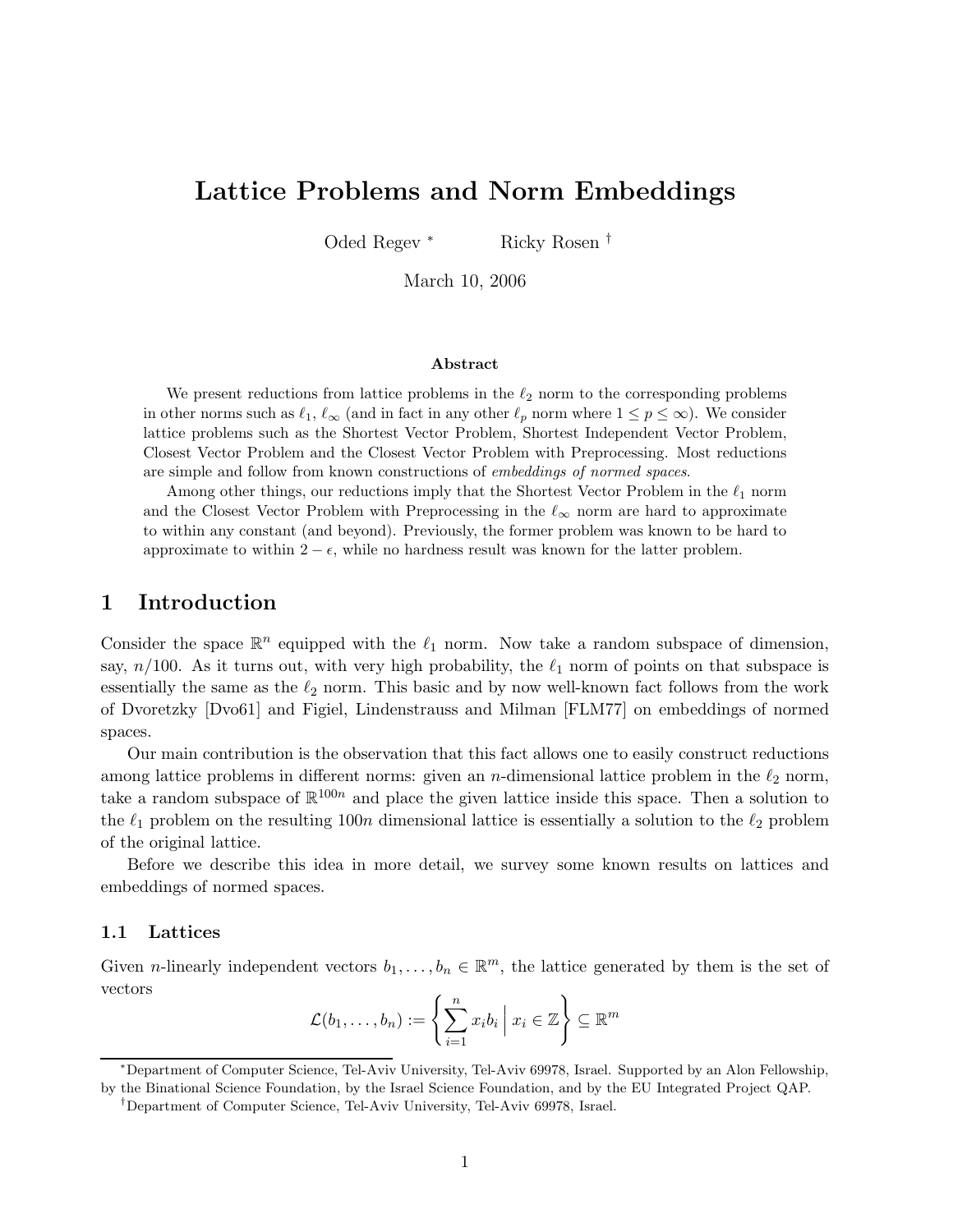We refer to n as the rank of the lattice and to m as the *dimension* of the lattice. We also say that the vectors  $b_1, \ldots, b_n$  form a *basis* of the lattice.

There are several natural computational problems involving lattices. These problems play a fundamental role in various areas, such as computational number theory and cryptography. Two of the main lattice problems are the Shortest Vector Problem (SVP) and the Closest Vector Problem (CVP). In SVP, the goal is to find the shortest nonzero vector in a lattice given some basis of the lattice. In CVP, in addition to a lattice, we are given some target vector and the goal is to find a lattice vector that is closest to the target vector. In both problems, one needs to specify the norm by which the length of the shortest vector, or the distance to the closest vector is measured. A common choice is to take the  $\ell_p$  norm for some  $1 \leq p \leq \infty$ , where for  $1 \leq p < \infty$  we define  $||x||_p = (\sum_i |x_i|^p)^{1/p}$  and  $||x||_{\infty} = \max_i |x_i|$ .

In this paper, we are mainly interested in approximation versions of these problems. For example, in the case of SVP, the goal is to find a lattice vector that is longer than the shortest lattice vector by at most some given approximation factor. Similarly, in the case of CVP, the goal is to find a lattice vector whose distance to the target point is larger than that of the nearest lattice vector by at most the approximation factor.

The complexity of lattice problems has been investigated extensively in the last two decades, both in terms of approximation algorithms (e.g., [LLL82]), and computational hardness results (e.g., [DKRS03, Kho04]). Connections to average-case hardness have been obtained in the seminal work of Ajtai [Ajt96], which later led to lattice-based cryptosystems (e.g., [AD97, Reg04b]). For a more thorough introduction to lattices see [MG02].

Algorithms: In their celebrated 1982 paper, Lenstra, Lenstra and Lovász (LLL) [LLL82] describe an efficient algorithm that approximates SVP to within  $2^{n/2}$  where n is the rank of the lattice. Although this might seem like a very poor approximation factor, their algorithm had a significant impact on many important problems such as factoring polynomials over the rationals and simultaneous diophantine approximation [LLL82], integer programming [Len83], solving lowdensity subset-sum problems, breaking knapsack-based cryptosystems [LO85], and approximation algorithms for CVP [Bab86]. Moreover, it seems very difficult to obtain significantly better factors. The best known deterministic algorithm was given by Schnorr [Sch87] and achieves an approximation factor of  $2^{O(n(\log \log n)^2/\log n)}$ . The best known algorithm is a recent randomized algorithm that achieves an approximation factor of  $2^{O(n \log \log n / \log n)}$  [AKS01].

As for an exact solution to SVP, all known algorithms have exponential running time. The best known deterministic algorithm is the one by Kannan [Kan87], and has running time  $2^{O(n \log n)}$ . The best known randomized algorithm has running time  $2^{O(n)}$  and is given in a recent paper by Aitai, Kumar, and Sivakumar [AKS01].

Hardness: There are many known hardness results for lattice problems. We will now review some of them in detail. As we will see, all known results give hardness of approximation for sub-polynomial factors. This is in stark contrast to the almost exponential approximation factors achieved by known algorithms. One might therefore suspect that the known hardness results can be substantially improved. However, it is a somewhat surprising fact that most lattice problems are unlikely to be NP-hard to approximate to within factors such as  $O(\sqrt{n})$ . Such results can be found in, e.g., [GG00, AR05]. For example, [AR05] shows that approximating SVP in the  $\ell_2$  norm to within a factor of  $O(\sqrt{n})$  is in NP ∩ coNP and is therefore not NP-hard unless the polynomial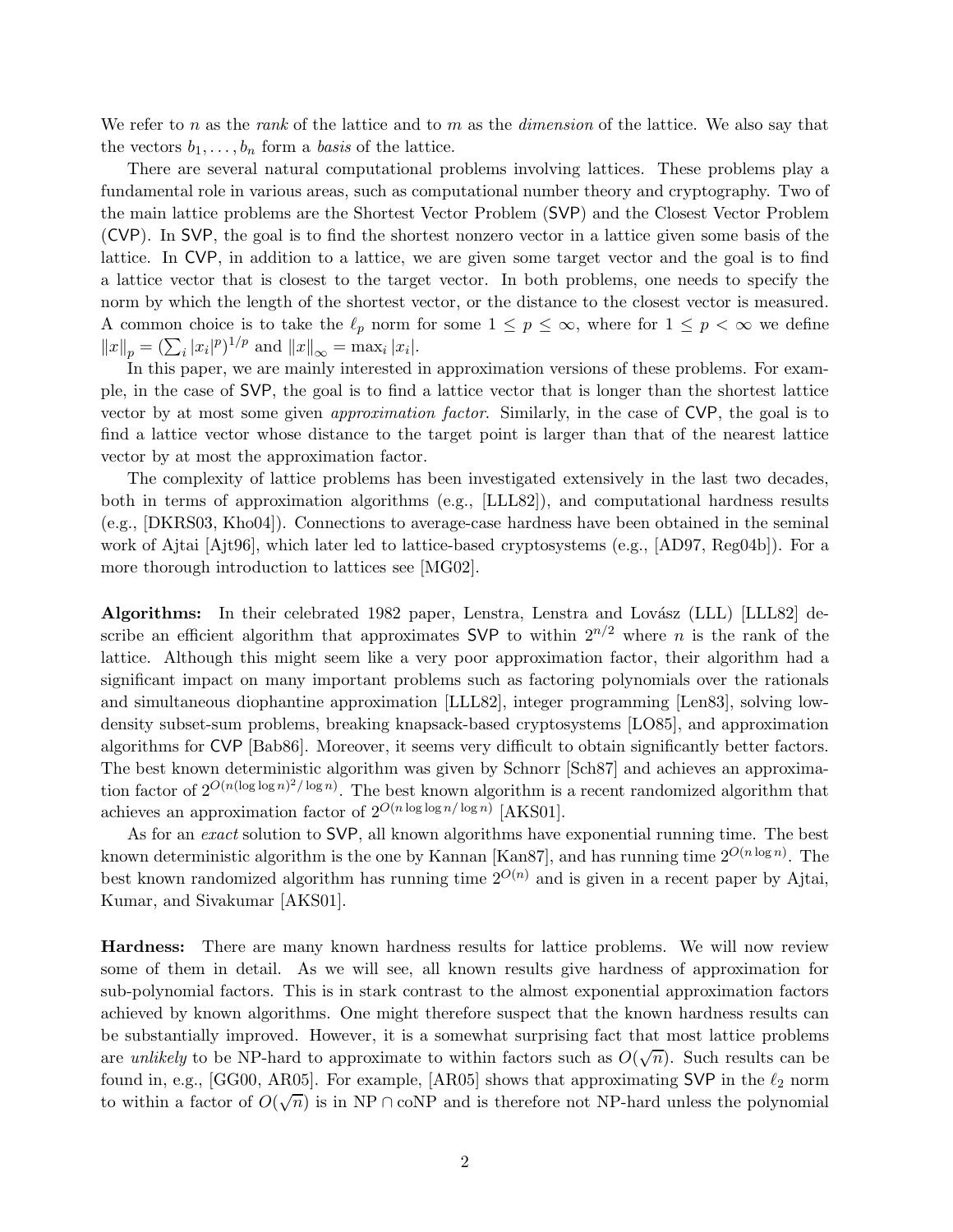hierarchy collapses.

Hardness of SVP: Already in 1981, van Emde Boas [vEB81] showed that SVP in the  $\ell_{\infty}$  norm is NP-hard. Extending this result to other norms turned out to be very difficult. This was finally achieved by Ajtai in 1998 [Ajt98]. He showed that for any  $p \ge 1$ , SVP in the  $\ell_p$  norm is hard assuming NP  $\nsubseteq$  RP. This was later improved, under the same complexity assumption, by Cai and Nerurkar [CN99] who showed that the problem is hard to approximate to within  $(1 + \frac{1}{n^{\epsilon}})$ . The first constant factor hardness result was obtained by Micciancio [Mic01b] who proved that for any  $p < \infty, \epsilon > 0$ , SVP in the  $\ell_p$  norm is hard to approximate to within  $\sqrt[p]{2} - \epsilon$  under the assumption that NP  $\nsubseteq$  RP.<sup>1</sup> Dinur [Din02] boosted the hardness of SVP in the  $\ell_{\infty}$  norm to  $n^{O(1/\log \log n)}$ . Khot [Kho03] showed a hardness result of the form  $p^{0.99}$  for large enough p. Finally, in a recent breakthrough result, Khot [Kho04] shows that for any p strictly greater than 1, SVP in the  $\ell_p$  norm is hard to approximate to within any constant unless  $NP \subseteq RP$ . Under the stronger assumption that NP  $\nsubseteq$  RTIME(2<sup>poly(log n)</sup>), the hardness factor becomes  $2^{(\log n)^{1/2-\epsilon}}$  for any  $\epsilon > 0$ .

Summarizing, the best known hardness result is  $n^{O(1/\log \log n)}$  in  $\ell_{\infty}$  [Din02], any constant (and beyond) in  $\ell_p$  for  $1 < p < \infty$  [Kho04], and  $2 - \epsilon$  in  $\ell_1$  [Mic01b].

Hardness of other lattice problems: Already in 1981, van Emde Boas [vEB81] established that CVP is NP-hard in any  $\ell_p$  norm. A series of hardness results for CVP was obtained in the following years. The best known hardness result shows that for any  $1 \le p \le \infty$ , CVP in the  $\ell_p$ norm is NP-hard to approximate to within  $n^{O(1/\log \log n)}$ . For  $p < \infty$ , this result is due to Dinur, Kindler, Raz, and Safra [DKRS03]; Dinur [Din02] used similar techniques to obtain the result for  $p = \infty$ .

Another problem considered in this paper is a variant of CVP known as the Closest Vector Problem with Preprocessing (CVPP). The motivation for this problem comes from applications in cryptography and coding (see [Mic01a] for more details). Informally, our goal in CVPP is to solve the CVP for *any fixed* lattice (so the input of the algorithm consists only of a target point). Since the lattice is fixed, our algorithm can be hardwired with some information on the lattice that is hard to compute, such as a short basis. Indeed, using such ideas, [AR05] present an algorithm that approximates CVPP to within  $O(n/\sqrt{\log n})$  in the  $\ell_p$  norm for  $1 \le p \le \infty$ .<sup>2</sup> Feige and Micciancio [FM04] showed that for any  $p < \infty$ , CVPP is NP-hard to approximate to within  $\sqrt[p]{5/3} - \epsilon$ . This was later improved to  $\sqrt[p]{3} - \epsilon$  by Regev [Reg04a]. More recently, Alekhnovich, Khot, Kindler and Vishnoi [AKKV05] improved this result by showing that CVPP is NP-hard to approximate to within any constant. They also showed hardness of  $(\log n)^{1/p-\epsilon}$  for any  $1 \le p < \infty$  under the assumption that NP  $\nsubseteq$  DTIME(2<sup>poly log(n)</sup>). Note that no hardness result was previously known for  $p = \infty$ .

Two more lattice problems considered here are the *Shortest Independent Vector Problem* (SIVP) and the *Shortest Basis Problem* (SBP). Part of the interest in these problems comes from Ajtai's work  $[A]$ t $[4]$  where they play an important role. In the former problem, the goal is to find n linearly independent vectors in a given lattice while minimizing the length of the longest vector in the set. In the latter problem, the goal is to find a basis of a given lattice while minimizing the length of the longest vector in the basis. Both problems can be defined in their approximation version.

<sup>&</sup>lt;sup>1</sup>Under a certain number-theoretic conjecture, the assumption becomes NP  $\neq$  P.

<sup>&</sup>lt;sup>2</sup>In fact, for the  $\ell_2$  norm their algorithm gives an approximation factor of  $O(\sqrt{n/\log n})$ . Using well-known relations between norms (see Section 1.2), the same algorithm gives an approximation factor of  $O(n^{1/2+|1/2-1/p|}/\sqrt{\log n})$  in any  $\ell_p$  norm.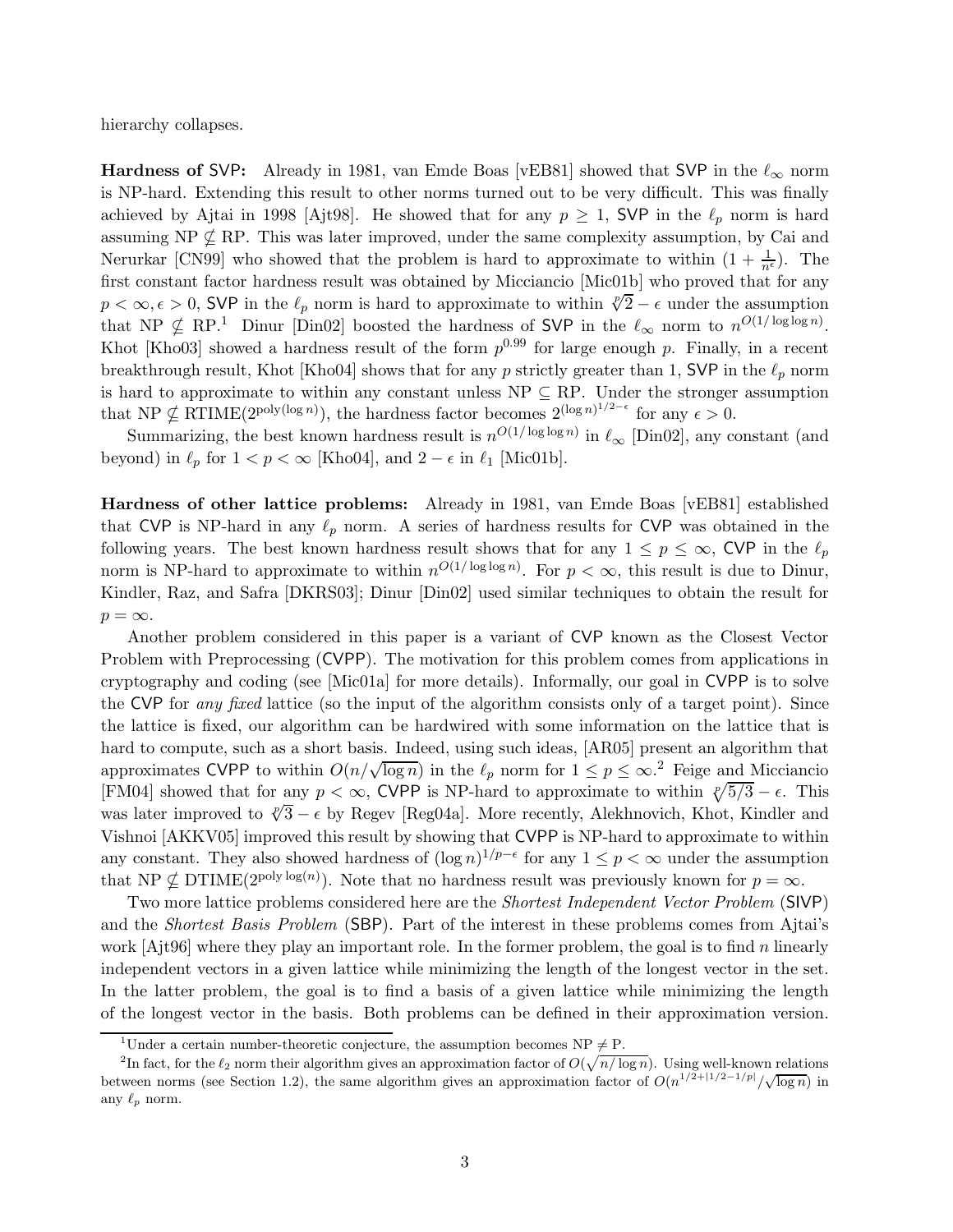Blömer and Seifert [BS99] showed that in the  $\ell_2$  norm, both problems are NP-hard to approximate to within any constant. Under the stronger assumption  $NP \nsubseteq DTIME(2^{poly \log(n)})$ , they prove a hardness factor of  $2^{\log^{1-\epsilon} n}$  for any  $\epsilon > 0$ .

**Behavior as a function of**  $p$ ? Considering the above results, we see many different behaviors as a function of p: one result works only for large enough p and improves as p increases [Kho03], some results only hold for  $p = \infty$  [vEB81, Din02], most results weaken as p increases and do not work for  $p = \infty$  [Mic01b, FM04, Reg04a, AKKV05], and one result does not work for  $p = 1$  [Kho04]. Is there any unifying pattern here? This is the question we set out to answer in this paper.

### Our results

Informally, our main result shows that for lattice problems, the  $\ell_2$  norm is the easiest. A more precise description is given in the following theorem.

**Theorem 1.1** For any  $\epsilon > 0$ ,  $\gamma \ge 1$  and  $1 \le p \le \infty$  there exists a randomized polynomial time reduction from approximating SVP in the  $\ell_2$  norm to within  $(1 + \epsilon)\gamma$  to approximating SVP in the  $\ell_p$  norm to within  $\gamma$ . A similar result holds for CVP, SIVP, SBP, and CVPP.

Notice that these reductions almost preserve the approximation factor. This will be important for deriving hardness results. As we mention later, if one is willing to lose a factor of  $\sqrt{n}$  in the approximation factor, trivial reductions exist. We note that due to the nature of the problem, our reductions in the case of CVPP are in fact deterministic. Moreover, all our reductions hold also for the decision variants of these lattice problems. Finally, in Section 6 we mention some extensions of Theorem 1.1.

The theorem implies that it is enough to show hardness of approximation for problems such as SVP, SIVP, and CVP in the  $\ell_2$  norm. Any such hardness result automatically implies hardness of approximation within essentially the same factor in all other  $\ell_p$  norms for  $1 \le p \le \infty$ . By combining our theorem with known results, we obtain the following new hardness of approximation results. See also Table 1 for a summary.

|             | Norm         | Complexity Assumption                   | New Hardness                  | Known Hardness            |
|-------------|--------------|-----------------------------------------|-------------------------------|---------------------------|
| <b>SVP</b>  |              | $NP \nsubseteq RP$                      | any constant                  | $2-\epsilon$              |
|             |              | $NP \nsubseteq RTIME(2^{poly(log n)})$  | $2^{(\log n)^{1/2-\epsilon}}$ | $2-\epsilon$              |
| <b>CVPP</b> | $[2,\infty]$ | $NP \nsubseteq RTIME(2^{poly(\log n)})$ | $(\log n)^{1/2-\epsilon}$     | $(\log n)^{1/p-\epsilon}$ |
|             | $\infty$     | $NP \nsubseteq RP$                      | any constant                  | none                      |
|             |              | $NP \nsubseteq RTIME(2^{poly(\log n)})$ | $(\log n)^{1/2-\epsilon}$     | none                      |
| SBP         | $[1,\infty]$ | $NP \nsubseteq RP$                      | any constant                  | same only in $\ell_2$     |
| <b>SIVP</b> |              | $NP \nsubseteq RTIME(2^{poly(\log n)})$ | $2^{(\log n)^{1/2-\epsilon}}$ | same only in $\ell_2$     |

Table 1: Summary of new inapproximability results

- Using [Kho04], we obtain that SVP in the  $\ell_1$  norm is hard to approximate
	- to within any constant unless  $NP \subseteq RP$ , and
	- to within 2<sup>(log n)<sup>1/2-ε</sup> for any  $\epsilon > 0$  unless NP ⊆ RTIME(2<sup>poly(log n)</sup>).</sup>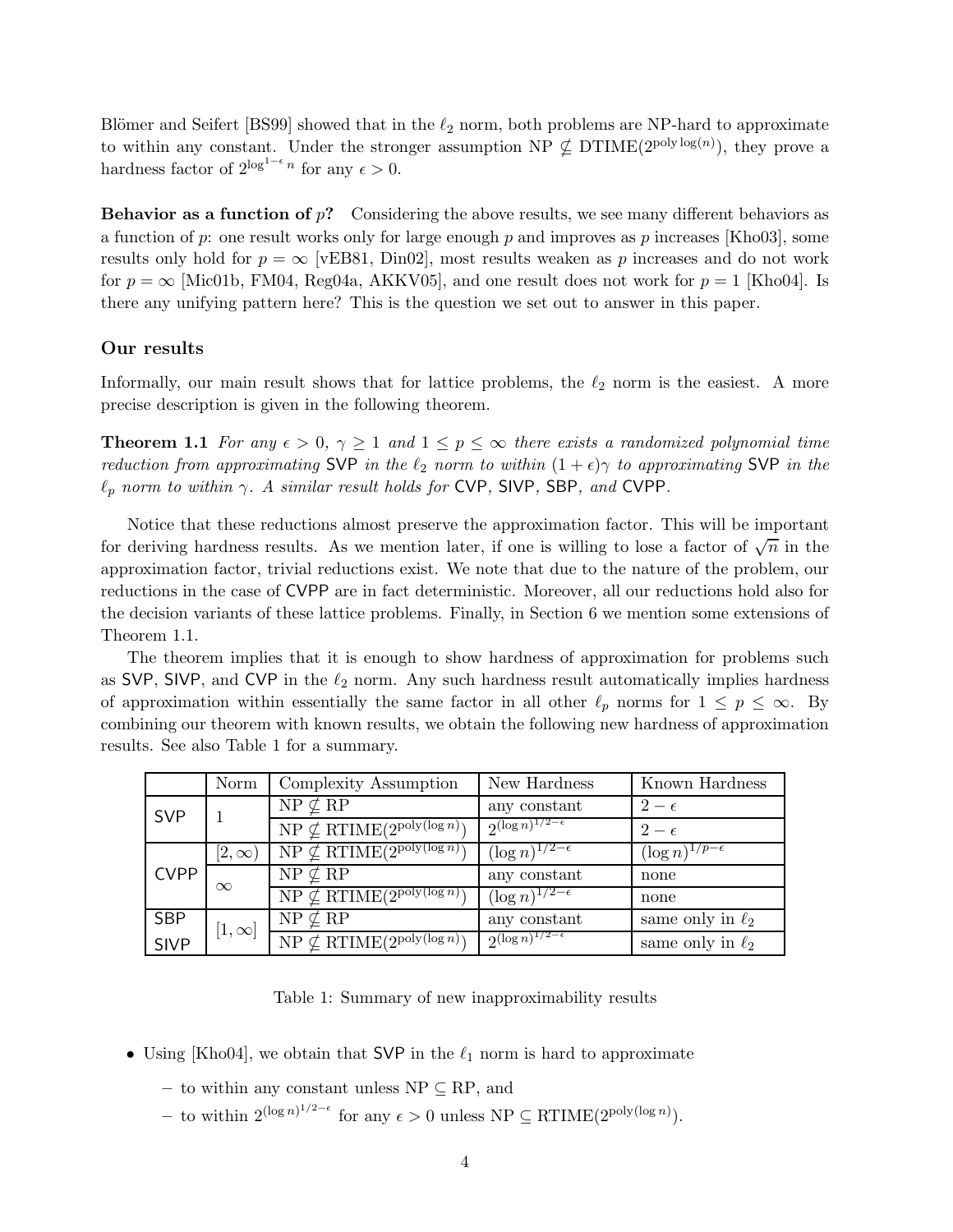Previously, this problem was known to be hard to approximate to within  $2-\epsilon$  unless NP  $\subseteq$  RP [Mic01b].

• Using [AKKV05], we obtain that for any 2  $\lt p \lt \infty$ , CVPP in the  $\ell_p$  norm is hard to approximate

– to within  $(\log n)^{1/2-\epsilon}$ , for any  $\epsilon > 0$ , unless NP has quasi-polynomial sized circuits.

Previously, this problem was known to be hard to approximate to within  $(\log n)^{1/p-\epsilon}$  under the same assumption. For the case  $p = \infty$ , we show that CVPP is hard to approximate

- to within any constant unless  $NP \subseteq P/poly$ , and
- to within  $(\log n)^{1/2-\epsilon}$  for any  $\epsilon > 0$ , unless NP has quasi-polynomial sized circuits.

Previously, no hardness of approximation was known in the  $\ell_{\infty}$  norm.

- Using [BS99], we obtain that SIVP and SBP in the  $\ell_p$  norm for  $1 \le p \le \infty$  are hard to approximate
	- to within any constant unless NP ⊆ RP, and
	- to within 2<sup>(log n)<sup>1- $\epsilon$ </sup> for any  $\epsilon > 0$  unless NP ⊆ RTIME(2<sup>poly log(n)</sup>).</sup>

To the best of our knowledge, all previous results apply only to the  $\ell_2$  norm.

It also follows from the theorem that it is enough to find algorithms for, say, SVP or CVP in, say, the  $\ell_1$  or  $\ell_{\infty}$  norm. Any such algorithm yields an algorithm in the  $\ell_2$  norm. Obtaining algorithms in the  $\ell_1$  and  $\ell_{\infty}$  norm might be conceptually easier. For instance, [AKS01] first present an algorithm for SVP in the  $\ell_{\infty}$  norm and then extend it to the  $\ell_2$  norm.

However, the usefulness of Theorem 1.1 in deriving algorithmic results in the case  $p > 2$  is quite limited. The reason for this is that for  $p > 2$ , the reductions incur a polynomial blowup in the dimension. To see why this might be a problem, assume one comes up with an algorithm that solves SVP in the  $\ell_{\infty}$  norm in time  $2^{O(\sqrt{n})}$  where *n* is the dimension. Because of the polynomial blowup in the dimension, the running time of the resulting algorithm in the  $\ell_2$  norm is  $2^{O(n^c)}$  for some possibly large constant  $c$  and is thus not better than known algorithms. To this end, we prove the following theorem. It shows a reduction from  $\ell_2$  to  $\ell_p$  for any  $2 < p \leq \infty$  that preserves the dimension. This comes at the expense of a small loss in the approximation factor.

**Theorem 1.2** For any  $\gamma \geq 1$  and  $2 \leq p \leq \infty$  there exists a randomized polynomial time dimensionpreserving reduction from approximating SVP in the  $\ell_2$  norm to within  $\gamma'$  to approximating SVP in the  $\ell_p$  norm to within  $\gamma$  where in the case  $p < \infty$ ,  $\gamma' = c(p)\gamma$  for some constant  $c(p)$  and in the case  $p = \infty$ ,  $\gamma' = O(\sqrt{\log n}\gamma)$ . A similar result holds for CVP, SIVP, SBP, and CVPP.

#### 1.2 Embeddings

It is a well-known fact (and not too difficult to verify) that for any vector  $x \in \mathbb{R}^n$  and any p,  $n^{1/p-1/2} \|x\|_2 \le \|x\|_p \le \|x\|_2$  if  $p > 2$  and  $\|x\|_2 \le \|x\|_p \le n^{1/p-1/2} \|x\|_2$  if  $1 \le p < 2$ . This fact alone already allows one to construct (trivial) reductions among lattice problems in different norms. These reductions, however, lose a polynomial factor  $(in n)$  in the approximation factor, and are therefore useless when dealing with sub-polynomial approximation factors (as is the case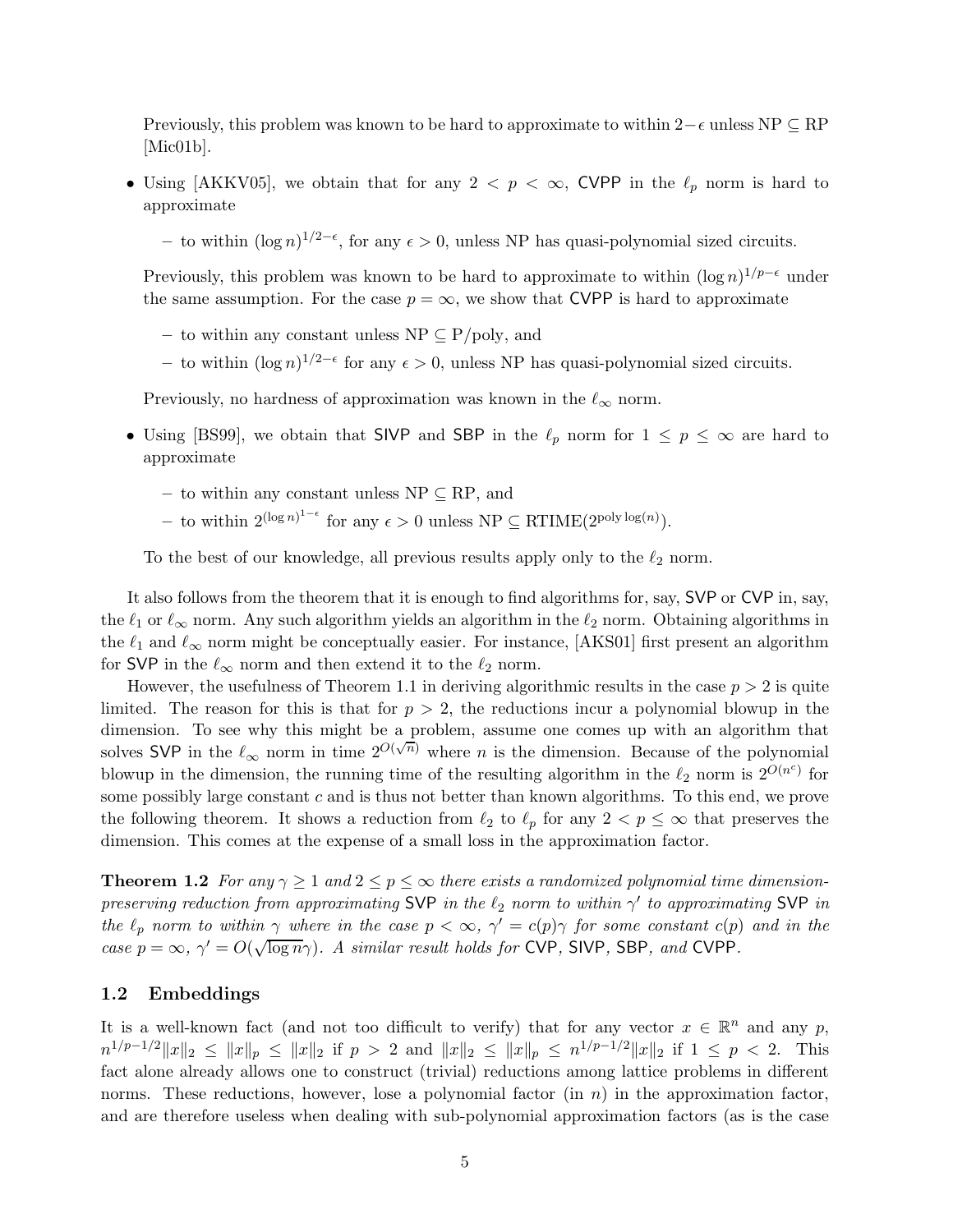in virtually all hardness of approximation results of lattice problems). Our goal in this paper is to present reductions that (almost) preserve the approximation factor. Our reductions are based on embeddings of normed spaces, a topic which has fascinated mathematicians for many decades, and has recently also found applications in computer science (see the survey by Indyk [Ind01] and references therein).<sup>3</sup> An embedding is simply a mapping from one normed space (say,  $\mathbb{R}^n$  with the  $\ell_2$  norm) to another (say,  $\mathbb{R}^m$  with the  $\ell_1$  norm). We then define the *distortion* of the embedding as the amount by which distances are distorted by the embedding. We will be interested in finding low-distortion embeddings, as such embeddings approximately preserve distances. By using lowdistortion embeddings, one can essentially take any solution to a problem in one norm (say,  $\ell_1$ ) and extend it to a solution in another norm (say,  $\ell_2$ ).

More formally, let X be the space  $\mathbb{R}^n$  equipped with the  $\ell_q$  norm and let Y be the space  $\mathbb{R}^m$ equipped with the  $\ell_p$  norm. By an *embedding* from X to Y we mean a linear function  $f : X \to Y$ .<sup>4</sup> If an embedding f satisfies that for any two points  $x, x' \in X$ ,

$$
(1 - \epsilon) \|x - x'\|_q \le \|f(x) - f(x')\|_p \le (1 + \epsilon) \|x - x'\|_q,
$$

then we say that the *distortion* of f is  $\frac{(1+\epsilon)}{(1-\epsilon)}$ . Since f is linear, this is equivalent to the property that for all  $x \in X$ 

$$
(1 - \epsilon) \|x\|_q \le \|f(x)\|_p \le (1 + \epsilon) \|x\|_q.
$$
 (1)

Moreover, it is equivalent to require this only for x such that  $||x||_q = 1$  (again by linearity).

The celebrated theorem of Dvoretzky [Dvo61] was the first to establish that embeddings of normed spaces exist. More specifically, it shows that if X is the space  $\mathbb{R}^n$  equipped with the  $\ell_2$ norm and Y is the space  $\mathbb{R}^m$  equipped with some  $\ell_p$  norm, then for large enough m, a random orthogonal mapping from  $X$  to  $Y$  is with high probability an embedding with very low distortion, namely,  $1+\epsilon$ . (An equivalent, and more common formulation of Dvoretzky's theorem says that most low-dimensional subspaces of an  $\ell_p$  space are close to Euclidean; yet another equivalent formulation says that most low-dimensional slices of the  $\ell_p$  ball are close to an  $\ell_2$  ball.) This result was later improved by Figiel, Lindenstrauss and Milman [FLM77] who gave a tight estimate on how large  $m$ should be. Specifically, they show that for any  $p < \infty$ , it is enough to take  $m = \text{poly}(n)$ . This fact is important since it allows our reductions to run in polynomial time.

However, for the case  $p = \infty$ , things are not that good: [FLM77] showed that in order to achieve any constant distortion,  $m$  must be *exponential* in  $n$ . A way to bypass this problem was suggested by Indyk in [Ind03]. His idea was to relax the distortion requirement and to instead settle for the requirement that for any fixed  $x \in X$ , each of the inequalities in (1) holds with high probability over the choice of f. He then shows that such an embedding exists for  $m = \text{poly}(n)$ . We will discuss this and other known embedding techniques in more detail later.

In most of our applications we use known embedding results in a black-box fashion. Nevertheless, it is instructive to review how such embedding results are established. Specifically, we concentrate on the elegant proof of  $[FLM77]$  and consider the case  $p = 1$ . Our goal is to prove that if f is chosen from an appropriate distribution, then with high probability Equation (1) (with  $p=1$ ,  $q = 2$ ) holds for any  $x \in \mathbb{R}^n$ . Moreover, it is enough to show this for any x satisfying  $||x||_2 = 1$ .

 $3W$ e note that another notion of embedding, namely embedding of finite metrics, has recently attracted much attention (see, e.g., [ALN05]). In contrast, our focus in this paper is on embeddings of normed spaces (containing an infinite number of points).

<sup>4</sup>One can easily extend this definition (and most of our results) to arbitrary finite dimensional Banach spaces, but for simplicity we restrict our attention to  $\ell_p$  spaces.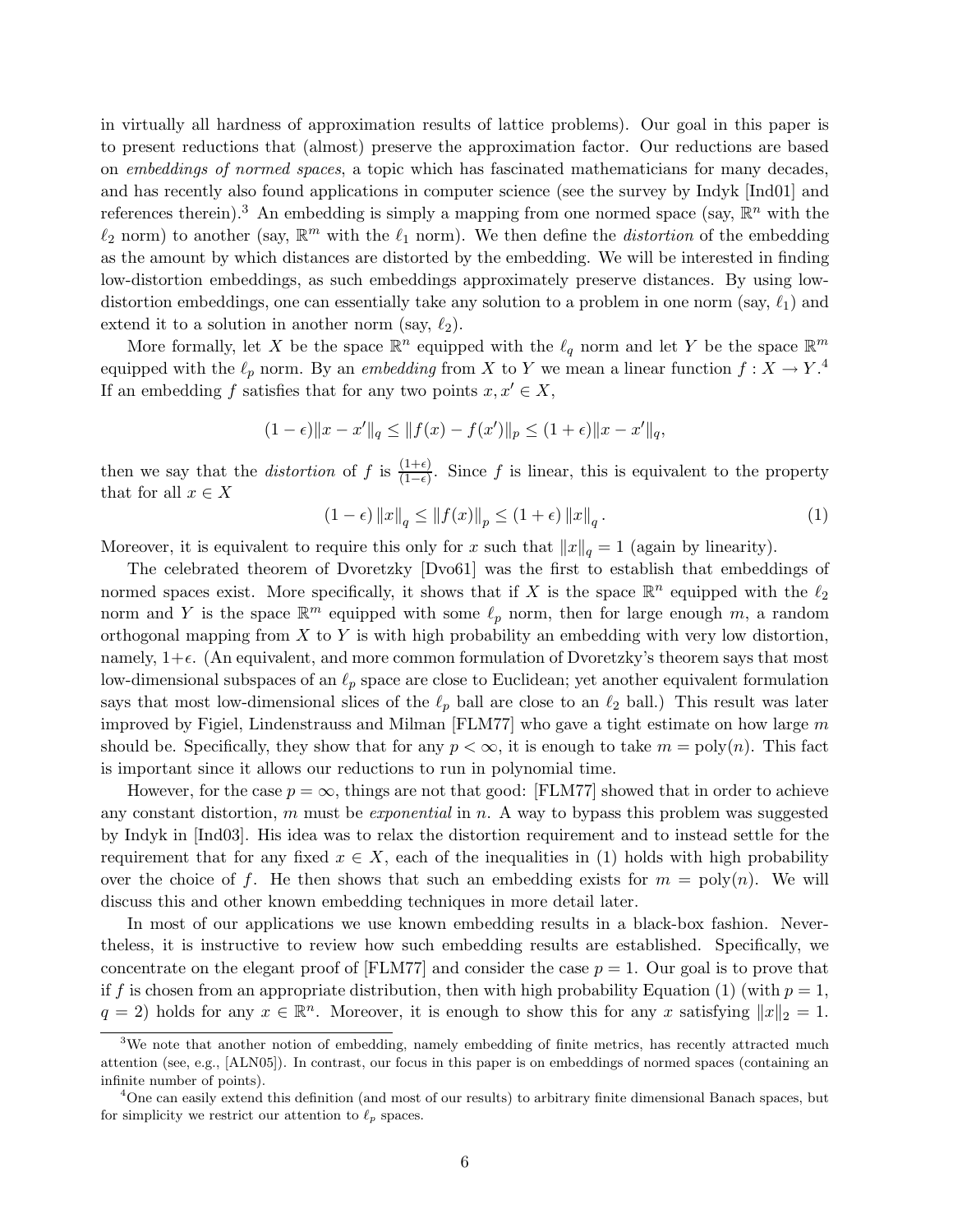The main idea in the proof is what is known as the *concentration of measure phenomenon*. In our case, it implies that a y chosen uniformly from the unit  $\ell_2$  sphere  $S^{m-1} = \{y \in \mathbb{R}^m \mid ||y||_2 = 1\}$ satisfies that  $||y||_1$  is in the range  $(1 \pm \epsilon)M$  with probability  $1 - 2^{-cm}$  for some constant c and some M that depends only on m. Let f be a random orthogonal mapping from  $\mathbb{R}^n$  to  $\mathbb{R}^m$  normalized by  $1/M$ . Fix some  $x \in \mathbb{R}^n$  with  $||x||_2 = 1$ . Using the fact that a random orthogonal mapping maps x to a uniform element of  $S^{m-1}$ , we see that  $|| f(x)||_1 \in (1 \pm \epsilon)$  holds with probability  $1 - 2^{-cm}$ . By an application of a union bound, we obtain that for any fixed set  $K \subseteq \mathbb{R}^n$  of cardinality at most  $2^{cm/2}$ , Equation (1) is satisfied for all  $x \in K$  with probability at least  $1 - 2^{-cm/2}$ . To complete the proof, [FLM77] show that it is enough if  $(1)$  holds for all x in some 'dense enough' set of points on the unit  $\ell_2$  sphere, and that there exist such a set of cardinality  $2^{C_n}$  for some constant C. Hence, by choosing  $m > 2Cn/c = O(n)$  we obtain the required result. For more details, see the friendly survey by Ball [Bal97, Sections 8 and 9].

#### 1.3 Overview of the Proofs

The proof of Theorem 1.1 consists of three parts, where in each part we apply a different embedding. We now briefly describe each part. In the first part, we prove the reductions to  $\ell_p$  norms for  $p < \infty$ . Our goal here is to solve an instance of a lattice problem, say SVP, in the  $\ell_2$  norm using a solution in the  $\ell_p$  norm. The proof in this case follows almost immediately from the embedding of [FLM77]. Indeed, we can take a random orthogonal mapping from  $\mathbb{R}^n$  to  $\mathbb{R}^m$  for some  $m = \text{poly}(n)$  and apply it to our input lattice. Since this mapping has low-distortion, a solution to the resulting instance in  $\ell_p$  is also a solution to the original problem in  $\ell_2$ .

In the second part of the proof, we present the reduction to the  $\ell_{\infty}$  norms for all problems except CVPP. This case requires some more care, as we no longer have the low-distortion embeddings of [FLM77]. Instead, using the embedding of Indyk [Ind03] we construct an embedding with the property that it does not contract *any* point in  $\mathbb{R}^n$  (i.e., the left inequality in (1) holds for any x) and that for any fixed point in  $\mathbb{R}^n$  there is a polynomially small probability of expansion (i.e., for any fixed x, the right inequality in  $(1)$  holds with high probability). This embedding is given in Theorem 3.6. Fortunately, this weak guarantee is enough to make essentially the same reduction as before work. The main observation is that all we care about, say in the case of SVP or CVP, is that one fixed vector does not expand by too much and that no other vector contracts by too much. For instance, in the case of SVP, we want the shortest vector not to expand. Other vectors can expand, but we must make sure that they do not contract. This is exactly what our embedding guarantees.

In the third part of the proof, we consider the  $\ell_{\infty}$  case of CVPP. In this case, we cannot no longer apply the embedding of Theorem 3.6 directly. The reason for this is that a reduction for CVPP is required to fix a lattice that is good for all possible query points. If we apply Theorem 3.6 directly, the resulting lattice will be good for most query points, but not all. Instead, we take a sample of embeddings into  $\ell_{\infty}$ . In Theorem 3.11, we show that with high probability, such a sample has the following property: For any point  $x \in \mathbb{R}^n$ , there is an embedding in the sample that does not expand it by 'too much' and moreover, no embedding in the sample contracts it by 'too much'. This property is enough to establish the CVPP reduction.

Finally, for the proof of Theorem 1.2 we analyze a simple embedding that consists of nothing more than a random rotation. Somewhat surprisingly, we show that this simple embedding is already good enough to be used for lattice reductions.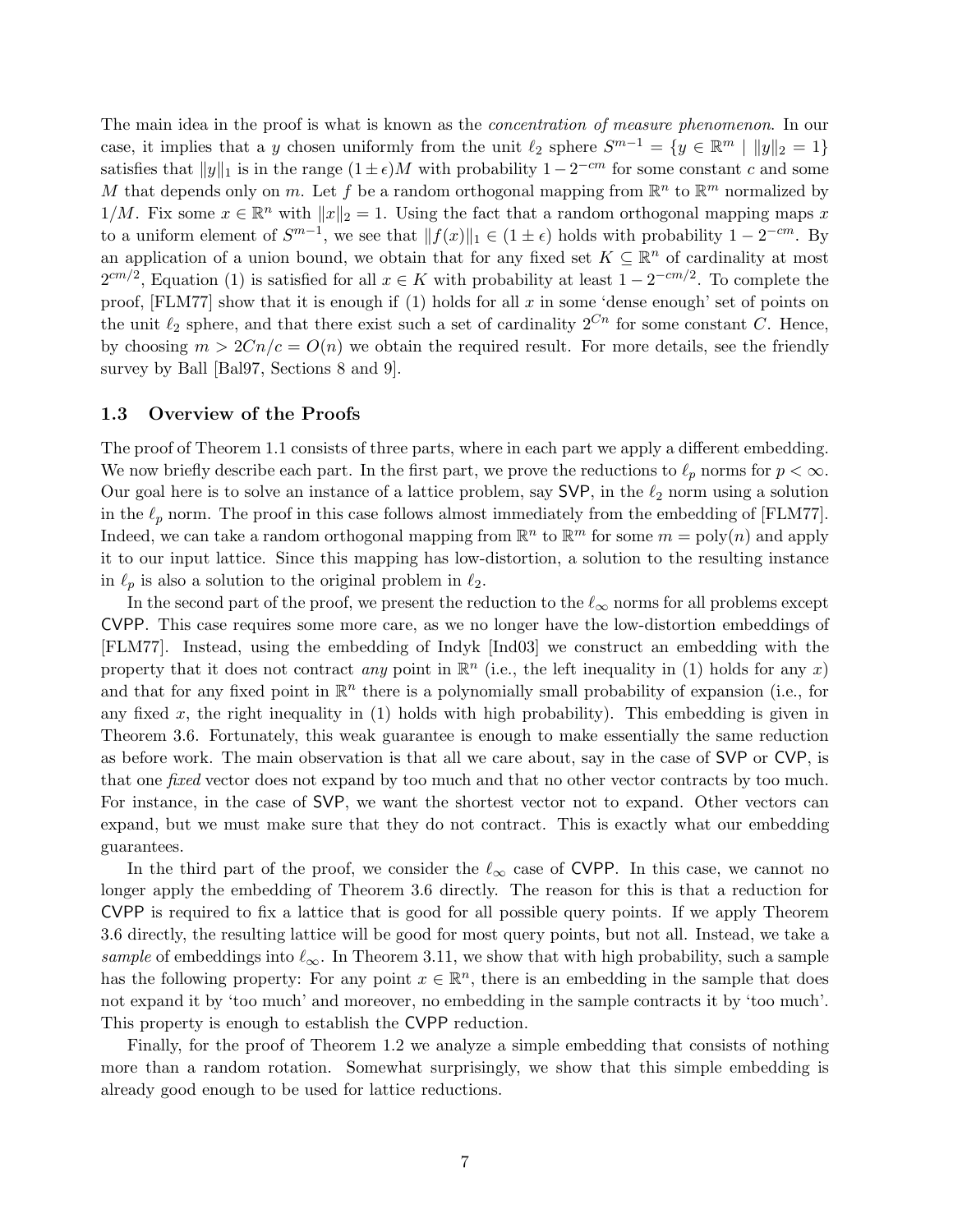# 2 Preliminaries

The space  $\mathbb{R}^n$  equipped with the  $\ell_p$  norm is denoted by  $\ell_p^n$ . We denote by  $S^{n-1}$  the set of points  ${x \in \mathbb{R}^n \mid ||x||_2 = 1}.$  The  $\ell_p$  distance of a point t from a set of points  $\mathcal L$  is denoted by  $dist_p(t, \mathcal L) =$  $\inf_{v \in \mathcal{L}} ||v - t||_p.$ 

**Definition 2.1 (successive minima)** For a lattice  $\mathcal{L}$ , we define its ith successive minimum in the  $\ell_p$  norm as

> $\lambda_i^p$  $e_i^p(\mathcal{L}) = \inf \{ r \mid B_p(r) \text{ contains } i \text{ linearly independent vectors from } \mathcal{L} \}.$

where  $B_p(r)$  is defined as  $\{x \mid ||x||_p \le r\}$ . In particular,  $\lambda_1^p$  $_{1}^{p}(\mathcal{L})$  is the length of the shortest nonzero vector in the  $\ell_p$  norm.

**Fact 2.2** For  $m \ge n$ , a full rank linear mapping  $f : \mathbb{R}^n \to \mathbb{R}^m$  preserves linear dependencies. In particular, if  $\mathcal L$  is a lattice in  $\mathbb R^n$  then  $f(\mathcal L)$  is a lattice in  $\mathbb R^m$ .

**Definition 2.3** ( $\theta$ -net) A  $\theta$ -net on the sphere  $S^{n-1} = \{x \mid ||x||_2 = 1\}$  is a set of points  $K_0 \subseteq S^{n-1}$ such that for any  $x \in S^{n-1}$  there is a point  $y \in K_0$  for which  $dist_2(x, y) \leq \theta$ .

In this paper we consider the following lattice problems. In all problems,  $\gamma \geq 1$  is some arbitrary approximation factor,  $1 \leq p \leq \infty$  is the norm involved, and the input lattice is given in the form of some arbitrary basis. For each problem we describe both its search variant and its decision variant.

**Definition 2.4** (SVP<sup>p</sup><sub>7</sub>) In SVP<sup>p</sup><sub>7</sub>, we are given a lattice  $\mathcal{L} \subseteq \mathbb{R}^n$ . Our goal is to find a nonzero vector  $v \in \mathcal{L}$  such that  $||v||_p \leq \gamma \cdot \lambda_1^p$  $_1^p(\mathcal{L}).$ 

**Definition 2.5** (GapSVP<sub> $\gamma$ </sub>) In GapSVP<sub> $\gamma$ </sub>, we are given a lattice  $\mathcal{L} \subseteq \mathbb{R}^n$  and a parameter  $d > 0$ . In YES instances,  $\lambda_1^p$  $\mathcal{L}_1^p(\mathcal{L}) \leq d$  whereas in NO instances  $\lambda_1^p$  $_1^p(\mathcal{L}) > \gamma \cdot d.$ 

**Definition 2.6** (CVP<sup>p</sup><sub>7</sub>) In CVP<sup>p</sup><sub>7</sub>, we are given a lattice  $\mathcal{L} \subseteq \mathbb{R}^n$  and a target vector  $t \in \mathbb{R}^n$ . Our goal is to find a vector  $v \in \mathcal{L}$  such that  $||v - t||_p \leq \gamma \cdot \text{dist}_p(t, \mathcal{L}).$ 

**Definition 2.7** (GapCVP<sup>p</sup><sub> $\gamma$ </sub>) In GapCVP<sub> $\gamma$ </sub>, we are given a lattice  $\mathcal{L} \subseteq \mathbb{R}^n$ , a target vector  $t \in \mathbb{R}^n$ , and a parameter  $d > 0$ . In YES instances  $dist_p(v, \mathcal{L}) \leq d$ . In NO instances  $dist_p(v, \mathcal{L}) > \gamma d$ .

We now consider the preprocessing variant of CVP. Recall the intuition that in CVPP we try to solve CVP instances for any fixed lattice. In other words, we ask whether for any fixed lattice L there exists a circuit that solves CVP instances of the form  $(\mathcal{L}, t)$ . We make this precise in the following definitions by introducing a computationally unlimited 'preprocessing' function.

**Definition 2.8 (CVPP**<sup>p</sup><sub> $\gamma$ </sub>) A solution to CVPP<sup>p</sup><sub> $\gamma$ </sub> is a (computationally unlimited) function P that maps any given lattice  $\mathcal{L} \subseteq \mathbb{R}^n$  to a circuit of size polynomial in the description of  $\mathcal{L}$ . This circuit, given any target vector  $t \in \mathbb{R}^n$ , solves the  $\text{CVP}_\gamma^p$  instance given by  $(\mathcal{L}, t)$ .

**Definition 2.9** (GapCVPP<sub>?</sub>) A solution to GapCVPP<sub>?</sub> is a (computationally unlimited) function P that maps any given lattice  $\mathcal{L} \subseteq \mathbb{R}^n$  to a circuit of size polynomial in the description of  $\mathcal{L}$ . This circuit, given any target vector  $t \in \mathbb{R}^n$  and a number d, solves the  $\textsf{GapCVP}^p_\gamma$  instance given by  $(\mathcal{L}, t, d).$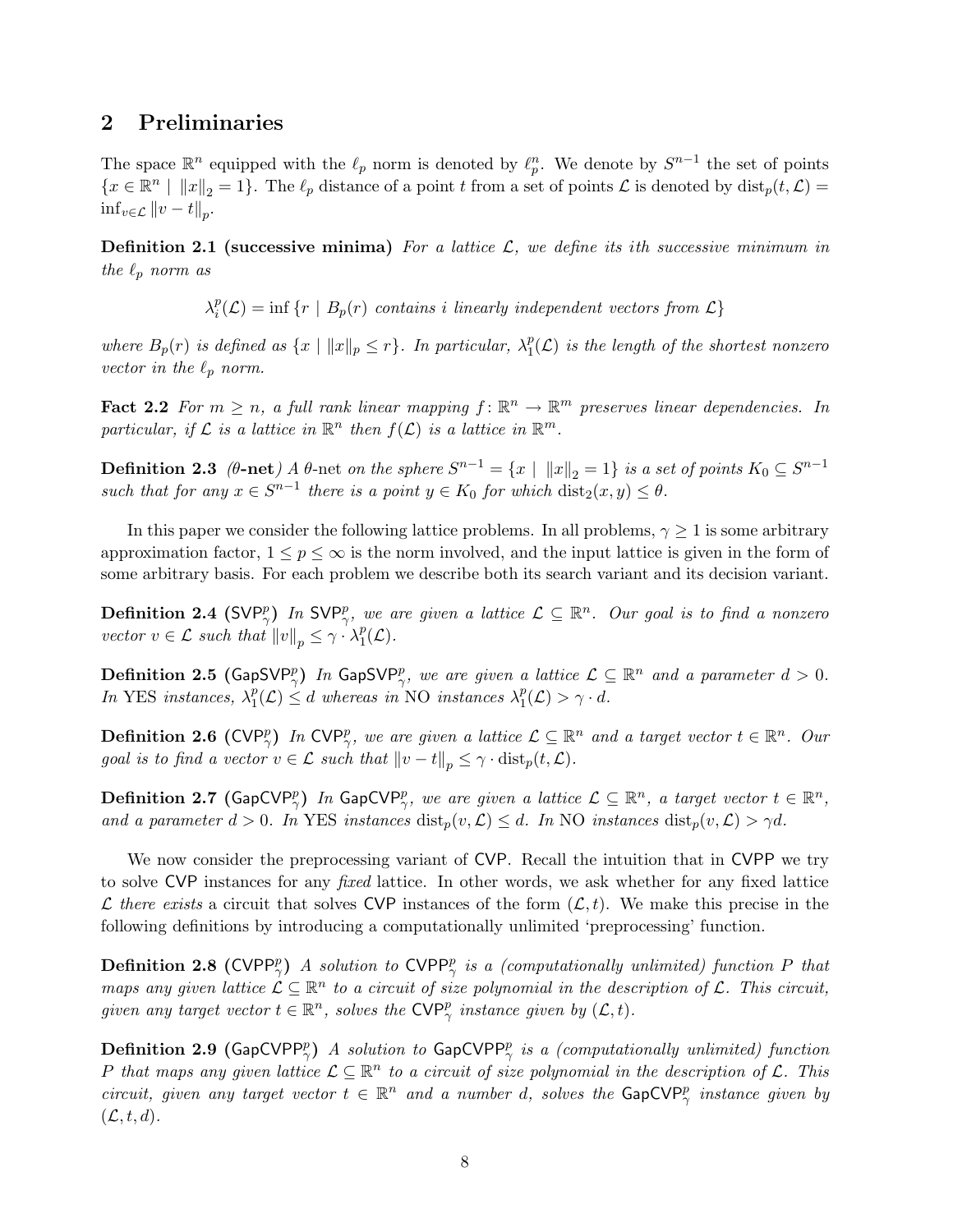Notice that the above definitions are non-uniform. A uniform formulation also exists. Here, given a uniform sequence of bases  ${B_n}_{n=1}^{\infty}$  of increasing dimension (i.e., an algorithm that given n generates the basis  $B_n$ ), P generates an algorithm that given n, and any point t, solves  $\text{CVP}_\gamma^p(B_n, t)$ . In this paper we focus on the non-uniform case.

We now review the Shortest Independent Vectors Problem ( $SIVP$ ). In  $SIVP<sup>p</sup>$ , we are given a lattice  $\mathcal L$  and our goal is to find a set of n linearly independent vectors  $\{v_i\}_{i=1}^n$  in  $\mathcal L$  such that  $\max_i \|v_i\|_p$  is minimized.

**Definition 2.10** (SIVP<sup>p</sup><sub>7</sub>) In SIVP<sub>7</sub>, we are given a rank-n lattice  $\mathcal{L} \subseteq \mathbb{R}^m$  and our goal is to find a set of n linearly independent vectors  $\{v_i\}_{i=1}^n$  in  $\mathcal L$  such that  $\max_i ||v_i||_p \leq \gamma \cdot \lambda_n^p(\mathcal L)$ .

**Definition 2.11** (GapSIVP<sub>2</sub>) In GapSIVP<sub>2</sub>, we are given a rank-n lattice  $\mathcal{L} \subseteq \mathbb{R}^m$  and a parameter  $d > 0$ . In YES instances,  $\lambda_n^{\vec{p}}(\mathcal{L}) \leq d$  whereas in NO instances  $\lambda_n^p(\mathcal{L}) > \gamma d$ .

A closely related problem is the Shortest Basis Problem (SBP). In SBP<sup>p</sup>, given a lattice  $\mathcal{L}$ , our goal is to find a basis  ${v_i}_{i=1}^n$  of  $\mathcal L$  such that  $\max_i ||v_i||_p$  is minimized. For the following definitions it is useful to define  $\kappa^p(\mathcal{L})$  as the minimum of  $\max_i ||v_i||_p$  over all bases  $\{v_i\}_{i=1}^n$  of  $\mathcal{L}$ .

**Definition 2.12** (SBP<sup>p</sup>) In SBP<sup>p</sup><sub>7</sub>, we are given a rank-n lattice  $\mathcal{L} \subseteq \mathbb{R}^m$  and the goal is to find a basis  ${v_i}_{i=1}^n$  of  $\mathcal{L}$ , such that  $\max_i ||v_i||_p \leq \gamma \cdot \kappa^p(\mathcal{L})$ .

**Definition 2.13** (GapSBP $_{\gamma}^p$ ) In GapSBP $_{\gamma}^p$ , we are given a rank-n lattice  $\mathcal{L} \subseteq \mathbb{R}^m$  and a parameter  $d > 0$ . In YES instances,  $\kappa^p(\mathcal{L}) \leq d$  and in NO instances  $\kappa^p(\mathcal{L}) > \gamma \cdot d$ .

Most of our reductions are randomized. Recall that a *randomized Karp reduction* from a decision problem A to a decision problem B is a polynomial time randomized machine R mapping instances of A to instances of B, such that for every  $x \in A$ ,  $R(x) \in B$  with probability at least 2/3 and similarly, for every  $x \notin A$ ,  $R(x) \notin B$  with probability at least 2/3. In addition, a *randomized Cook* reduction R from A to B is a randomized polynomial time machine R that solves A by using an oracle to B. We require that for any instance x of A,  $R(x)$  is a correct solution with probability at least  $2/3$ .

## 3 Embedding

In this section we introduce several families of embeddings that will be used later to prove the main theorem. In Section 3.1 we state the result of [FLM77] and indicate how to apply it in our setting. Then, in Section 3.2, we discuss the result of Indyk [Ind03] for embedding into  $\ell_{\infty}$ . We then present a generalization of it that will be used in most of our reductions into  $\ell_{\infty}$ . In our CVPP reduction into  $\ell_{\infty}$ , we combine several embeddings together. This method is described and analyzed in Section 3.3.

### 3.1 Embedding into  $\ell_p$  for  $p < \infty$

**Definition 3.1 (Embedding family for**  $p < \infty$ ) For any real  $1 \leq p < \infty$  and integers  $m \geq n$ we define a distribution  $\mathcal{F}(p,n,m)$  over embedding functions  $f: \ell_2^n \to \ell_p^m$ . Choosing a function f from  $\mathcal{F}(p,n,m)$  is done as follows. First choose n orthonormal vectors in  $S^{m-1}$  uniformly at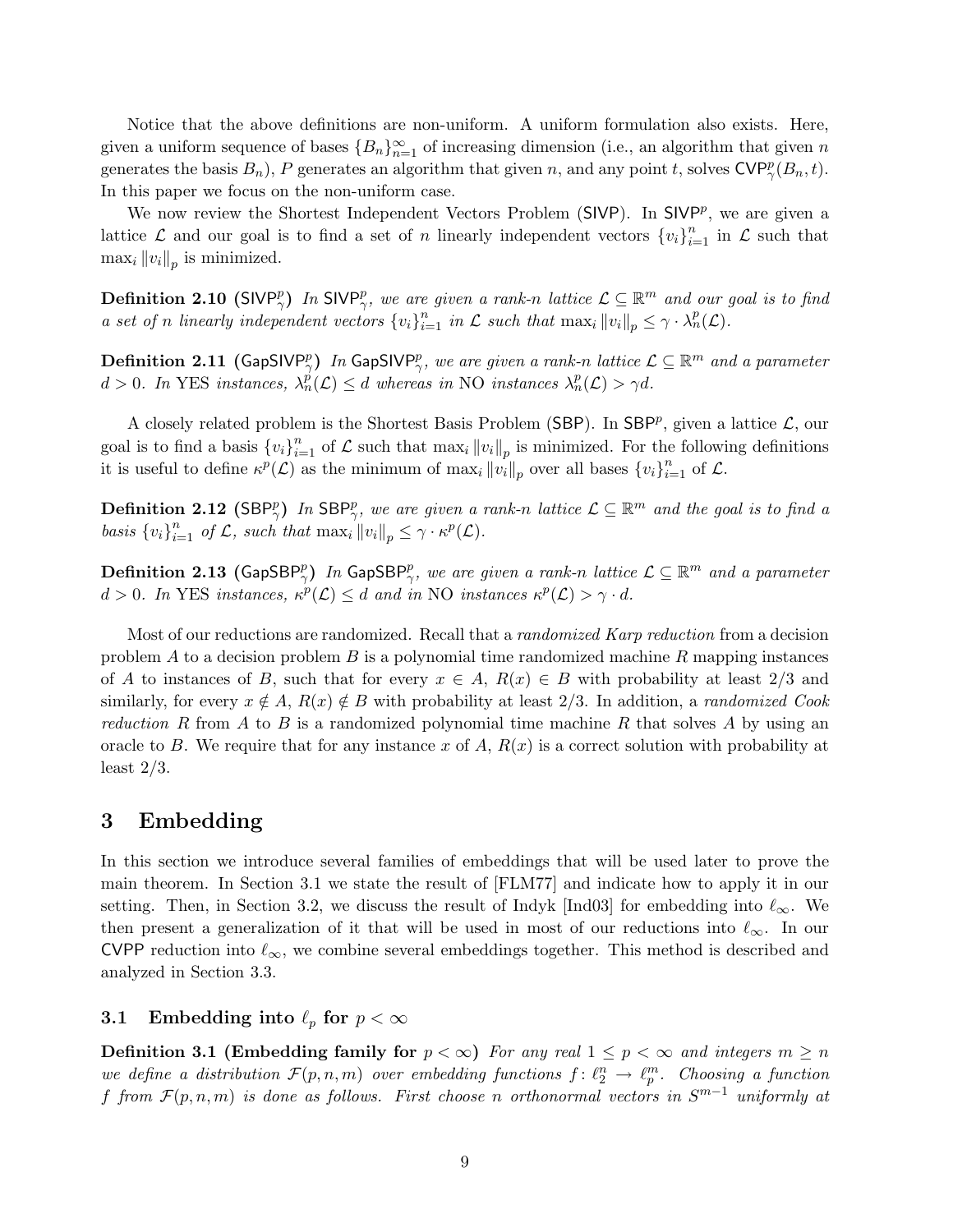random<sup>5</sup> and let A be the  $m \times n$  matrix whose columns are the orthonormal vectors. Then define  $f(x) = \nu_p \cdot Ax$  where  $\nu_p = \nu_p(n, m)$  is some normalization factor.

Clearly, any embedding function  $f \sim \mathcal{F}(p,n,m)$  is linear and moreover has full column rank. In particular, by Fact 2.2, for any lattice  $\mathcal L$  in  $\ell_2^n$ ,  $f(\mathcal L)$  is a lattice in  $\ell_p^m$ .

The following result shows that for large enough m,  $\mathcal{F}(p,n,m)$  is a low-distortion family of embeddings from  $l_2^n$  into  $l_p^m$ .

**Theorem 3.2** [FLM77] There exists  $\nu_p(n,m)$  such that for all  $p < \infty$ ,  $\epsilon > 0$  and n there is m such that with probability at least  $1-2^{-\Omega(n)}$ , a randomly chosen embedding function  $f \sim \mathcal{F}(p,n,m)$ satisfies that for all  $x \in \mathbb{R}^n$ 

$$
(1 - \epsilon) \|x\|_2 \le \|f(x)\|_p \le (1 + \epsilon) \|x\|_2.
$$
 (2)

.

A choice of m that satisfies this is

$$
m = \begin{cases} \epsilon^{-2}n & 1 \le p < 2\\ \epsilon^{-p}p^{-p/2}n^{p/2} & 2 \le p < \infty \end{cases}
$$

For our applications, we will need to efficiently sample a function from  $\mathcal{F}(p, n, m)$ . Let us briefly describe how this can be done. In order to sample n orthonormal vectors, first choose n vectors independently from the uniform distribution on  $S^{m-1}$ . With probability 1, the vectors are linearly independent and we can therefore apply the Gram-Schmidt orthogonalization process to them. By normalizing the resulting vectors, we obtain n orthogonal vectors with the correct distribution. Another issue to consider is the computation of the constant  $\nu_p$ . It is possible to calculate it directly from its definition as given in [FLM77]. A simpler solution, which is sufficient for our purposes, is the following. Choose a random matrix A as in Definition 3.1. Then, for some fixed vector x, compute  $||x||_2/||Ax||_p$ . As can seen from Equation (2), with probability  $1 - 2^{-\Omega(n)}$ , this value is in the range  $(1 \pm \epsilon)\nu_p$  and we can therefore use it instead of  $\nu_p$  with only a small increase in the distortion.

#### 3.2 Embedding into  $\ell_{\infty}$

**Definition 3.3 (Embedding family for**  $p = \infty$ ) For any  $m \geq n$ , we define a distribution  $\mathcal{F}(\infty, n, m)$ over embedding functions  $f : \ell_2^n \to \ell_\infty^m$ . Choosing a function f from  $\mathcal{F}(\infty, n, m)$  is done as follows. Let A be an  $m \times n$  matrix each of whose entries in chosen independently from the standard normal distribution  $N(0, 1)$ , and define  $f(x) = \nu_{\infty} \cdot Ax$  where  $\nu_{\infty} = (2 \ln(m/\sqrt{\ln m}))^{-1/2}$  is a normalization factor.

As before  $f \sim \mathcal{F}(\infty, n, m)$  is a linear transformation, moreover, it is easy to see that with probability 1, it has full rank (for  $m \geq n$ ).

**Definition 3.4 (Probability of expansion and contraction)** For a family  $\mathcal F$  of embedding functions from  $\ell_q^n$  to  $\ell_p^m$  we define the probability of expansion by more than  $(1 + \epsilon)$  as

$$
\max_{v} \Pr_{f \sim \mathcal{F}} \left[ \left\| f(v) \right\|_{p} \ge (1 + \epsilon) \left\| v \right\|_{q} \right].
$$

 $5$ More precisely, from the unique rotationally invariant probability measure on the set of all *n*-tuples of orthogonal vectors in  $S^{m-1}$ .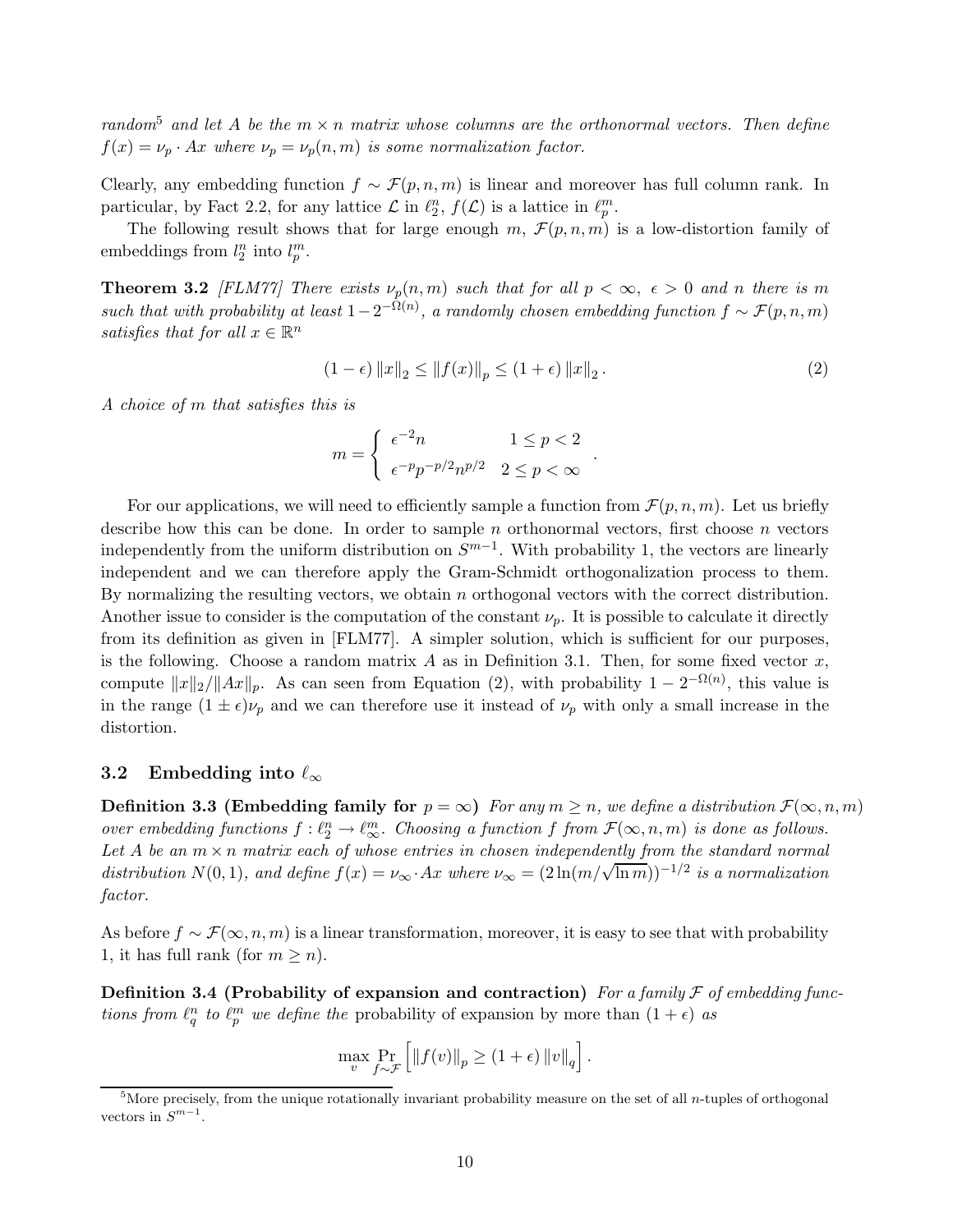Similarly, we define the probability of contraction by more than  $(1 - \epsilon)$  as

$$
\max_{v} \Pr_{f \sim \mathcal{F}} \left[ \|f(v)\|_{p} \leq (1 - \epsilon) \|v\|_{q} \right].
$$

**Theorem 3.5** [Ind03] For any small enough positive reals  $\epsilon, \delta, \eta > 0$ , the family  $\mathcal{F}(\infty, n, m)$  for  $m = (\delta^{-1} + \log \eta^{-1} + 1/\epsilon)^{O(1/\epsilon)}$  satisfies that its probability of contraction by more than  $(1 - \epsilon)$  is at most  $\eta$  and its probability of expansion by more than  $(1 + \epsilon)$  is at most  $\delta$ .

For completeness, we include a proof in Appendix A.1. Notice that in order to keep  $m \leq poly(n)$ we can take, for any constant  $\epsilon > 0$ ,  $\eta$  to be exponentially small in n and  $\delta$  only polynomially small. Partly for this reason, this embedding is sometimes known as an asymmetric embedding.

Notice also that, unlike Theorem 3.2, this theorem does not imply any bound on the distortion of the embedding. Indeed, it only tells us that for a randomly chosen  $f$ , 'most points' are not distorted by 'too much'. However, for our reductions to work, we need the embedding to satisfy a stronger property: a randomly chosen f should not contract any  $x \in \mathbb{R}^n$  by 'too much'. This stronger property is shown in the following theorem.

**Theorem 3.6** For any  $\epsilon > 0$ , any large enough n, and any  $\delta > 0$ , the family  $\mathcal{F}(\infty, n, m)$  for  $m = (n \log n + \delta^{-1} + 1/\epsilon)^{O(1/\epsilon)}$  satisfies the following two properties. Its probability of expansion by more than  $1 + \epsilon$  is at most  $\delta$  and with probability  $1 - m2^{-\Omega(n)}$  over the choice of  $f \sim \mathcal{F}(\infty, n, m)$ , we have that for any  $x \in \mathbb{R}^n$ ,

$$
||f(x)||_{\infty} \geq (1 - \epsilon) ||x||_2.
$$

**Proof:** The proof starts by taking a fine enough net on  $S^{n-1}$ . We then choose  $\eta$  to be small enough, and show that with high probability on the choice of  $f$ , none of the points on the net contracts under f. Finally, we complete the proof of the theorem in Lemma 3.10 by showing that if f does not contract any point on the net, then it also does not contract any point in  $\mathbb{R}^n$  (in fact, this lemma requires some rough bound on the maximum expansion of  $f$ ; such a bound is given in Lemma 3.9). We start with two standard claims.

**Claim 3.7** For any  $\theta > 0$ , the unit sphere  $S^{n-1}$  has a  $\theta$ -net of cardinality at most  $(1 + 2/\theta)^n$ .

**Proof:** We follow [FLM77]. Let  $K_0$  be a maximal set of points in  $S^{n-1}$  with pairwise distances greater than  $\theta$ . This set is a  $\theta$ -net. The  $\ell_2$ -balls of radius  $\frac{\theta}{2}$  centered at each  $y \in K_0$ , (i.e.,  $y + B_2(\frac{\theta}{2})$  $\frac{\theta}{2}$ ) are disjoint and contained in  $B_2(1 + \theta/2)$ . By a volume argument it follows that  $|K_0| \le (1 + \theta/2)^n/(\theta/2)^n = (1 + 2/\theta)^n$ .

**Claim 3.8** For a vector  $z$  chosen from the standard n-dimensional normal distribution,

$$
\Pr[\|z\|_2 \ge 2\sqrt{n}] \le 2^{-n}.
$$

Proof: By a change of variable, we see that

$$
\int_{\mathbb{R}^n} e^{-\|z\|_2^2/8} dz = 2^n \int_{\mathbb{R}^n} e^{-\|z\|_2^2/2} dz.
$$

On the other hand,

$$
\int_{\mathbb{R}^n} e^{-\|z\|_2^2/8} dz \geq \int_{\|z\|_2 \geq 2\sqrt{n}} e^{-\|z\|_2^2/8} dz \geq 4^n \int_{\|z\|_2 \geq 2\sqrt{n}} e^{-\|z\|_2^2/2} dz
$$

where we use that  $e^{-\|z\|_2^2/8}/e^{-\|z\|_2^2/2} = e^{3\|z\|_2^2/8} \ge 4^n$  whenever  $\|z\|_2 \ge 2\sqrt{n}$ . The claim follows by combining the two equations.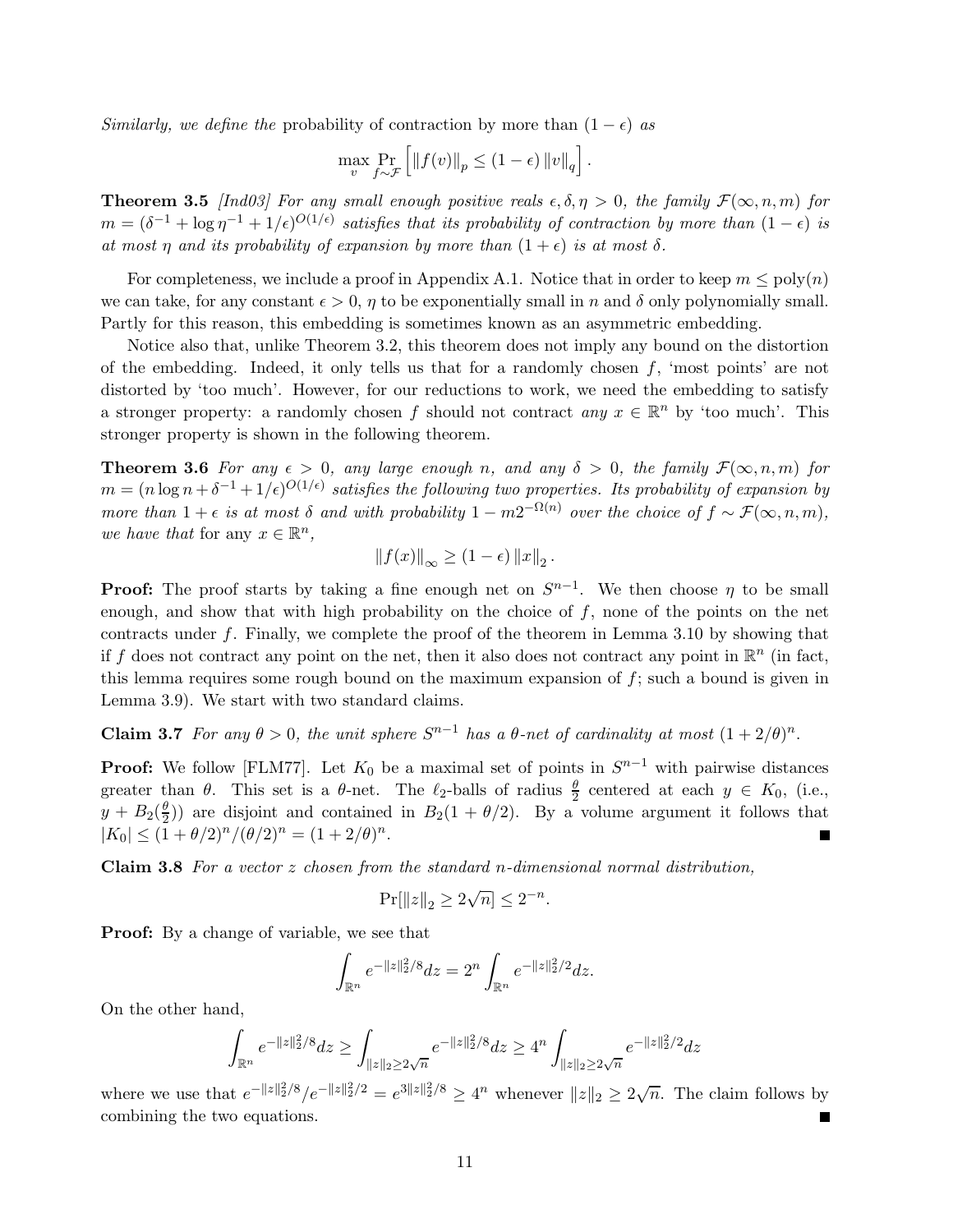The following lemma gives a rough bound on the maximum expansion of  $f$ .

**Lemma 3.9** Let f be chosen randomly from  $\mathcal{F}(\infty, n, m)$ . Then, with probability  $1 - m2^{-\Omega(n)}$ , for any  $x \in \mathbb{R}^n$ ,

$$
\|f(x)\|_{\infty}\leq 2\sqrt{n}\left\|x\right\|_{2}.
$$

Proof: We have

$$
||f(x)||_{\infty} = \nu_{\infty} \max_{i} |\langle z_i, x \rangle| < \max_{i} ||z_i||_2 ||x||_2
$$

where  $\nu_{\infty}$  < 1 is the normalization factor from Definition 3.3. By a union bound and Claim 3.8,

$$
\Pr\left[\max_{i}\|z_{i}\|_{2}\geq 2\sqrt{n}\right]\leq m \Pr\left[\|z_{i}\|_{2}\geq 2\sqrt{n}\right]\leq m\cdot 2^{-n}.
$$

**Lemma 3.10** Let  $K_0$  be some  $\theta$ -net on the sphere  $S^{n-1}$ , and let f be an embedding function that satisfies

 $\forall y \in K_0 \quad ||f(y)||_{\infty} \ge (1 - \epsilon) ||y||_2$  and  $\forall x \in \mathbb{R}^n \quad ||f(x)||_{\infty} \le 2\sqrt{n} ||x||_2$ .

Then for any  $x \in \mathbb{R}^n$ 

$$
||f(x)||_{\infty} \geq (1 - (\epsilon + 2\sqrt{n}\theta)) ||x||_2.
$$

**Proof:** By linearity of f, it is enough to prove the theorem for any  $x \in S^{n-1}$ . So let  $x \in S^{n-1}$  and let  $y \in K_0$  be such that  $||x - y||_2 \le \theta$ . By the triangle inequality and the linearity of f,

$$
||f(x)||_{\infty} \ge ||f(y)||_{\infty} - ||f(x) - f(y)||_{\infty}
$$
  
= 
$$
||f(y)||_{\infty} - ||f(x - y)||_{\infty}
$$
  

$$
\ge (1 - \epsilon) ||y||_{2} - 2\sqrt{n}\theta
$$
  
= 
$$
(1 - \epsilon) - 2\sqrt{n}\theta.
$$

We now return to the proof of the theorem. Set  $\eta = 2^{-10n \log n}$  and  $m = (\delta^{-1} + n \log n + 1/\epsilon)^{O(1/\epsilon)}$ as in Theorem 3.5. The bound on the expansion probability of  $\mathcal{F}(\infty, n, m)$  follows immediately from Theorem 3.5. In the rest of the proof we prove the second claim.

Г

For  $\theta = \frac{1}{n}$  let  $K_0$  be a  $\theta$ -net of cardinality  $|K_0| \leq (1 + 2/\theta)^n$ . Such a net exists by Claim 3.7. By Theorem 3.5, the probability that a randomly chosen  $f \sim \mathcal{F}(\infty, n, m)$  contracts a point  $y \in K_0$ by more than  $(1 - \epsilon)$  is at most  $\eta$ . By the union bound we obtain that with probability at least  $1 - \eta \cdot (1 + 2/\theta)^n \ge 1 - 2^{-\Omega(n)}$  a random f satisfies that for every  $y \in K_0$ 

$$
||f(y)||_{\infty} \geq (1 - \epsilon) ||y||_2.
$$

Moreover, by Lemma 3.9, we know that with probability  $1 - m2^{-\Omega(n)}$ , a random f satisfies that for all  $x \in \mathbb{R}^n$ ,  $||f(x)||_{\infty} \leq 2\sqrt{n} ||x||_2$ . We can now apply Lemma 3.10 and obtain that for all  $x \in \mathbb{R}^n$ 

$$
\|f(x)\|_{\infty} \ge \left(1 - \left(\epsilon + \frac{2}{\sqrt{n}}\right)\right) \|x\|_{2} \ge (1 - 2\epsilon) \|x\|_{2}
$$

for large enough n. Since  $\epsilon$  is arbitrary, this completes the proof of the theorem.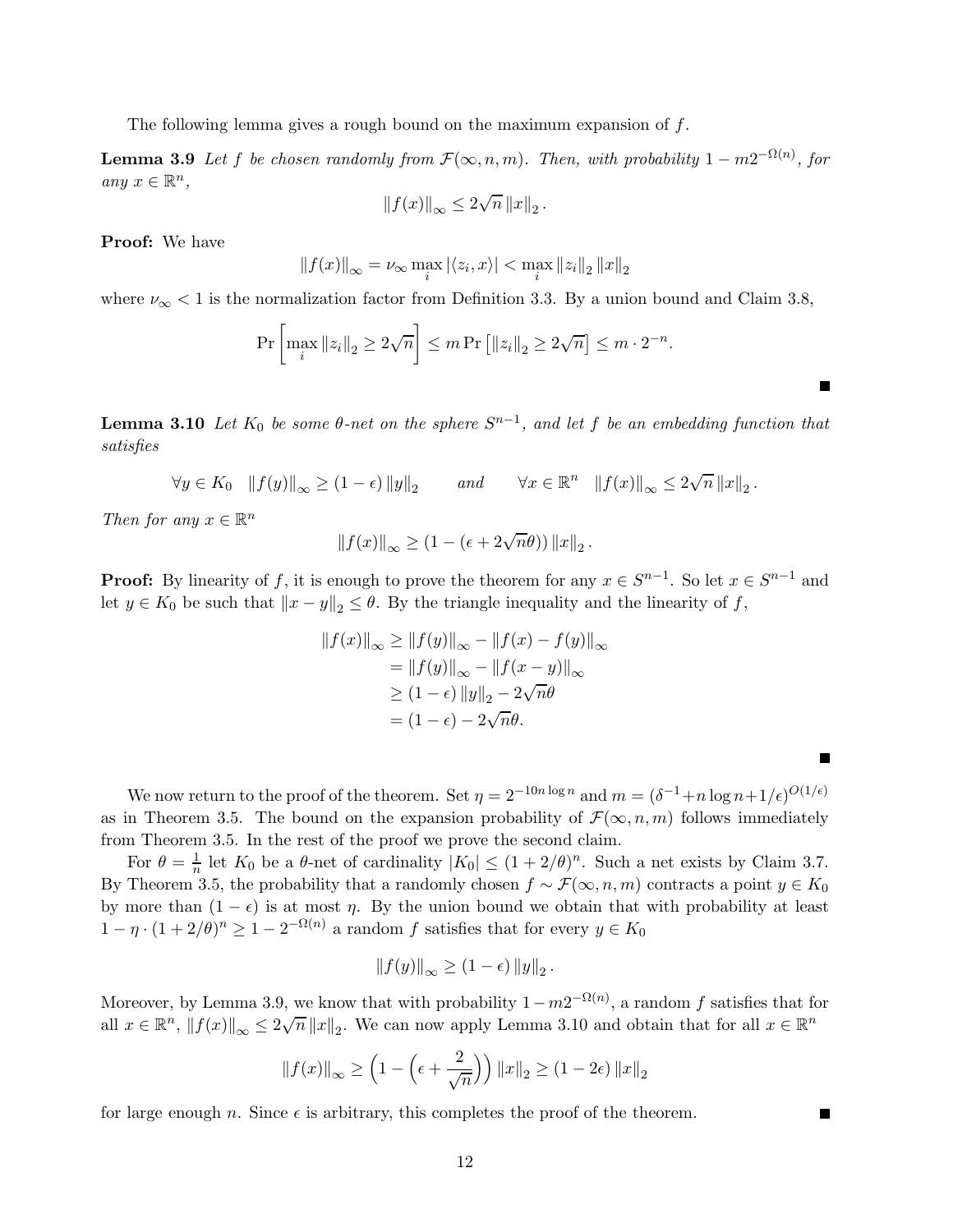#### 3.3 Combining Several Embeddings in  $\ell_{\infty}$

In the previous subsection, we showed that an embedding function chosen from the family  $\mathcal{F}(\infty, n, m)$ does not contract any  $x \in \mathbb{R}^n$  by more than  $1 - \epsilon$ . On the other hand, the bound we have on expansion is much weaker and only says that the probability of expansion is some small polynomial. As shown in [FLM77], this bound is in fact close to being tight, so there is no hope to improve the analysis substantially. For almost all of our applications, this small probability of expansion causes no difficulty and we can use the family  $\mathcal{F}(\infty, n, m)$  directly.

The only exception is our application to CVPP. The problem is that in CVPP, we must fix an embedding of the lattice already in the preprocessing function. This embedding should be good for any query point  $x \in \mathbb{R}^n$ . We need an embedding that will not expand nor contract any  $x \in \mathbb{R}^n$ . Hence, it might seem at first that we have to use a low-distortion embedding. This is in fact what we do for  $p < \infty$ ; however, by the result of [FLM77], such an embedding does not exist for  $p = \infty$ unless  $m$  is exponential in  $n$ .

We solve this issue by combining several embedding functions. More precisely, we sample  $k = O(n)$  embedding functions  $f_1, \ldots, f_k$  from  $\mathcal{F}(\infty, n, m)$ , and show that with high probability, for any  $x \in \mathbb{R}^n$  there is at least one  $f_i$  that does not expand x and none of  $f_1, \ldots, f_k$  contracts x. In particular, this shows that for any  $x \in \mathbb{R}^n$ ,  $\min_i ||f_i(x)||_{\infty}$  gives a good estimate of  $||x||_2$ . This estimate is the one we use in our application to CVPP.

**Theorem 3.11** For any  $\epsilon > 0$  and any large enough n the following holds. Let  $k = 10n$  and  $m = (n \log n)^{O(1/\epsilon)}$ . Then for  $f_1, \ldots, f_k$  chosen independently from  $\mathcal{F}(\infty, n, m)$  we have that with high probability, for any  $x \in \mathbb{R}^n$ ,

$$
\exists i, \|f_i(x)\|_{\infty} \le (1+\epsilon) \|x\|_2 \quad \text{and} \tag{3}
$$

$$
\forall j, \left\|f_j(x)\right\|_{\infty} \ge (1 - \epsilon) \left\|x\right\|_2. \tag{4}
$$

**Proof:** Choose  $m = (n \log n)^{O(1/\epsilon)}$  as given by Theorem 3.6 with  $\epsilon$  and  $\delta = 1/n$ . For any fixed j, Theorem 3.6 says that with probability  $1 - 2^{-\Omega(n)}$ , for any x we have  $||f_j(x)||_{\infty} \ge (1 - \epsilon) ||x||_2$ . By the union bound, we obtain that (4) holds with probability  $1 - k2^{-\Omega(n)} = 1 - 2^{-\Omega(n)}$ .

In the remainder of the proof we prove (3). We first show that it holds for all y in some  $\theta$ -net and then show how to extend it to any  $x \in \mathbb{R}^n$ . Let  $\theta = 1/n$  and let  $K_0$  be a  $\theta$ -net on  $S^{n-1}$ with  $|K_0| \leq (1 + 2/\theta)^n$ , as given by Claim 3.7. Fix some  $y \in K_0$ . By Theorem 3.6, we know that the probability that a randomly chosen  $f \sim \mathcal{F}(\infty, n, m)$  expands y by more than  $(1 + \epsilon)$  is at most  $\delta$ . Hence, the probability that all of  $f_1, \ldots, f_k$  expand y by more than  $(1 + \epsilon)$  is at most  $\delta^k = 2^{-10n \log n}$ . By the union bound it follows that the probability that there exists a  $y \in K_0$ which every  $f_i$  expands by more than  $(1 + \epsilon)$  is at most  $(1 + 2/\theta)^n \cdot 2^{-10n \log n} \leq 2^{-8n \log n}$ . Hence with probability  $1 - 2^{-\Omega(n)}$ , (3) holds for all  $y \in K_0$ . We complete the proof of the theorem in the following lemma. To apply it, notice that by Lemma 3.9, we have that with probability  $1 - 2^{-\Omega(n)}$ no  $f_i$  expands any point by more than  $2\sqrt{n}$ .

**Lemma 3.12** Let  $f_1, f_2, \ldots, f_k$  be such that

 $\forall y \in K_0 \ \exists i, \|f_i(y)\|_{\infty} \leq (1+\epsilon) \|y\|_2 \quad and \quad \forall x \in \mathbb{R}^n \ \forall j, \|f_j(x)\|_{\infty} \leq 2\sqrt{n} \|x\|_2$ 

hold where  $K_0$  is some  $\theta$ -net on  $S^{n-1}$ . Then

$$
\forall x \in \mathbb{R}^n, \exists i, \|f_i(x)\|_{\infty} \le (1 + \epsilon + 2\sqrt{n}\theta) \|x\|_2.
$$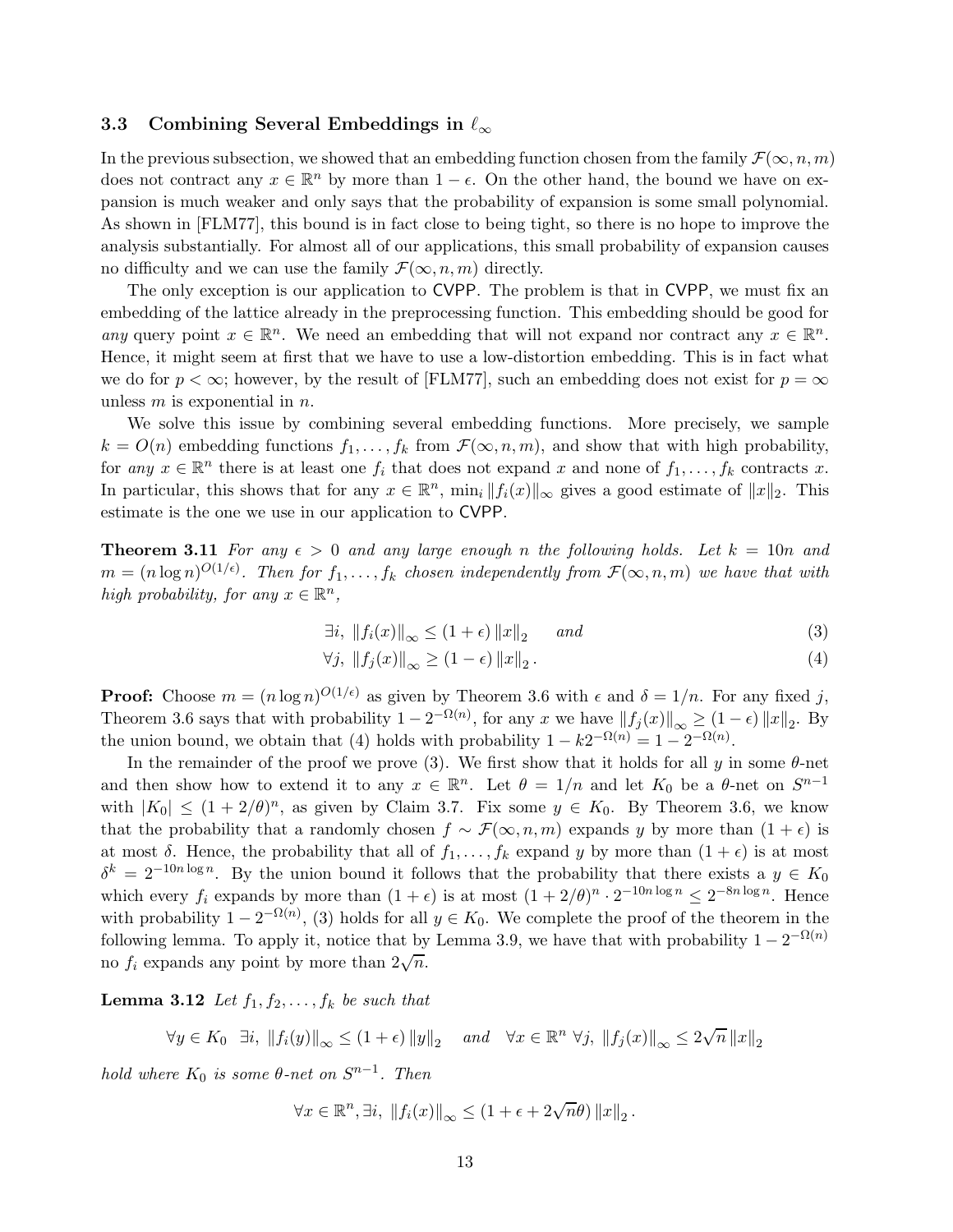**Proof:** By linearity of  $f_i$ , it is enough to prove the lemma for  $x \in S^{n-1}$ . So for any  $x \in S^{n-1}$ , let  $y \in K_0$  be such that  $||x-y||_2 \leq \theta$  and let i be such that  $||f_i(y)||_{\infty} \leq (1+\epsilon) ||y||_2$ . Using the triangle inequality and the linearity of  $f_i$ ,

$$
||f_i(x)||_{\infty} \le ||f_i(y)||_{\infty} + ||f_i(x - y)||_{\infty} \le (1 + \epsilon) ||y||_2 + 2\sqrt{n}\theta = 1 + \epsilon + 2\sqrt{n}\theta.
$$

## 4 Reductions among Lattice Problems

In this section we prove Theorem 1.1. In Sections 4.1, 4.2, and 4.3 we present a sequence of reductions for the 'standard' lattice problems, namely SVP, CVP, SIVP, and SBP and for each problem we consider both the search variant and the decision variant. Although these reductions are not exactly the same, they follow an almost identical pattern. The reader might therefore wish to read the first reduction and then skip directly to Section 4.4 where we describe the CVPP reduction (which is somewhat more subtle).

### 4.1 SVP reductions

**Theorem 4.1** For all  $\epsilon > 0$  and for all  $1 \leq p \leq \infty$ , there is a randomized Cook reduction from SVP<sup>2</sup><sub> $\gamma$ </sub> to SVP<sup>p</sup><sub> $\gamma'$ </sub> where  $\gamma' = \frac{1-\epsilon}{1+\epsilon} \gamma$ .

**Proof:** The reduction is given an n-dimensional lattice L. The reduction randomly chooses  $f \sim$  $\mathcal{F}(p,n,m)$  that is used to embed  $\ell_2^n$  in  $\ell_p^m$  where m is given by

$$
m = \begin{cases} & \epsilon^{-2}n & 1 \le p < 2 \text{ by Theorem 3.2} \\ & \epsilon^{-p}p^{-p/2}n^{p/2} & 2 \le p < \infty \text{ by Theorem 3.2} \\ & (n \log n)^{O(1/\epsilon)} & p = \infty \end{cases}
$$
 (5)  
by setting  $\delta = 1/n$  in Theorem 3.6

The reduction then invokes the oracle of  $SVP^p_{\gamma'}$  with  $f(\mathcal{L})$  and obtains some  $s' \in f(\mathcal{L})$ . The output of the reduction is the lattice vector  $f^{-1}(s') \in \mathcal{L}$  (where  $f^{-1}$  is defined on the image of f).

We now prove the correctness of the reduction. Let  $w \in \mathcal{L}$  be a vector that achieves  $\lambda^2_{\mathbf{L}}(\mathcal{L})$ . By Theorem 3.2 (for  $p < \infty$ ) or Theorem 3.6 (for  $p = \infty$ ) with probability at least  $1 - 2^{-\Omega(n)}$  over  $f \sim \mathcal{F}(p,n,m)$ , for any  $x \in \mathbb{R}^n$ ,

$$
(1 - \epsilon) \|x\|_2 \le \|f(x)\|_p.
$$
 (6)

In addition, for the vector w, with probability at least  $1 - 1/n$  (and in fact  $1 - 2^{-\Omega(n)}$  for  $p < \infty$ ),

$$
||f(w)||_p \le (1 + \epsilon) ||w||_2.
$$
 (7)

So with probability at least, say,  $1-\frac{2}{n}$  $\frac{2}{n}$ , both (6) and (7) hold. We complete the proof by showing that in such a case  $||f^{-1}(s')||_2 \leq \gamma \lambda_1^2(\mathcal{L})$ . Using  $||s'||_p \leq \gamma' \cdot \lambda_1^p$  $_1^p(f(\mathcal{L})),$ 

$$
||f^{-1}(s')||_2 \le \frac{1}{1-\epsilon} ||s'||_p \le \frac{1}{1-\epsilon} \gamma' \cdot \lambda_1^p(f(\mathcal{L}))
$$
  

$$
\le \frac{1}{1-\epsilon} \gamma' ||f(w)||_p \le \frac{1+\epsilon}{1-\epsilon} \gamma' ||w||_2 = \gamma \cdot \lambda_1^2(\mathcal{L})
$$

where the third inequality holds since  $f(w) \in f(\mathcal{L})$ .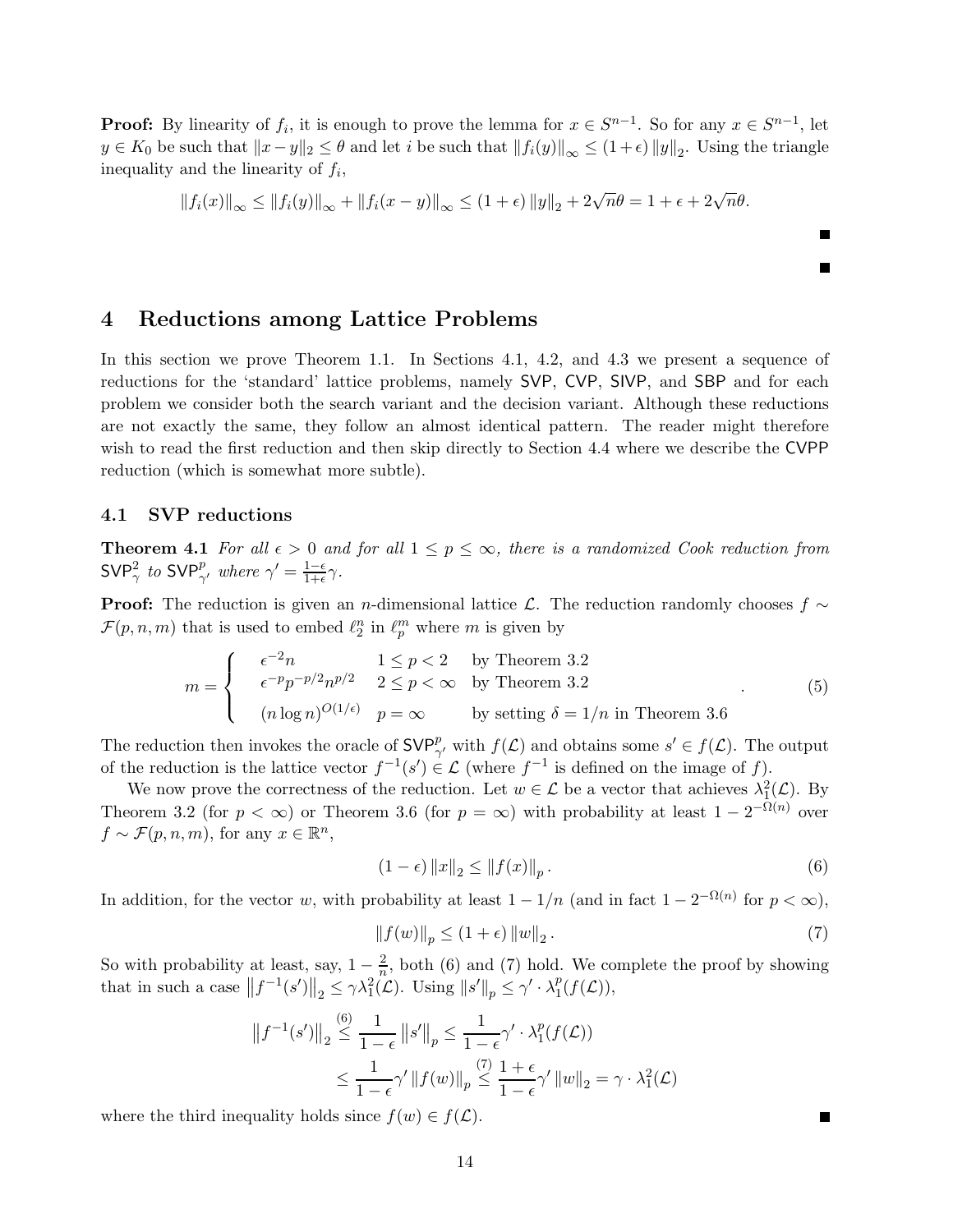**Theorem 4.2** For any  $\epsilon > 0$ ,  $1 \le p \le \infty$ ,  $\gamma > 1$  there is a randomized Karp reduction from  $\mathsf{GapSVP}^2_{\gamma}$  to  $\mathsf{GapSVP}^p_{\gamma'}$  where  $\gamma' = \frac{1-\epsilon}{1+\epsilon}\gamma$ .

**Proof:** The input of the reduction is a  $\mathsf{GapSVP}_{\gamma}^2$  instance  $(\mathcal{L}, d)$ . The reduction randomly chooses  $f \sim \mathcal{F}(p,n,m)$  where m is as in Equation (5). The output of the reduction is the GapSVP $_{\gamma'}^p$  instance  $(f(\mathcal{L}), d')$  where  $d' = (1 + \epsilon)d$ .

We now prove the correctness of the reduction. First we consider a YES instance where there exists  $u \in \mathcal{L}$  such that  $||u||_2 \leq d$ . From Theorem 3.6 (for  $p = \infty$ ) or Theorem 3.2 (for  $p < \infty$ ) we obtain that with probability at least  $1 - 1/\text{poly}(n)$  (and in fact  $1 - 2^{-\Omega(n)}$  for  $p < \infty$ )  $||f(u)||_p \le$  $(1+\epsilon) ||u||_2 \leq (1+\epsilon)d = d'$ . Since  $f(u) \in f(\mathcal{L}), \quad \lambda_1^p(f(\mathcal{L})) \leq (1+\epsilon)d = d'$  and hence the output is a YES instance for  $\mathsf{GapSVP}_{\gamma'}^p$ .

We now consider a NO instance where  $\lambda_1^2(\mathcal{L}) > \gamma d$ . From Theorem 3.6 (for  $p = \infty$ ) or Theorem 3.2 (for  $p < \infty$ ), with probability  $1 - 2^{-\Omega(n)}$  over the choice of  $f \sim \mathcal{F}(\infty, n, m)$ , f does not contract any  $x \in \mathbb{R}^n$  by more than  $(1 - \epsilon)$ . In particular, f does not contract any  $u \in \mathcal{L}$ . Thus, if for all nonzero  $u \in \mathcal{L}$ ,  $||u||_2 > \gamma d$  then with probability at least  $1 - 2^{-\Omega(n)}$ ,

$$
\forall v \in f(\mathcal{L}), v \neq 0 \quad ||v||_p \geq (1-\epsilon)\left\|f^{-1}(v)\right\|_2 > (1-\epsilon)\gamma d = \frac{1-\epsilon}{1+\epsilon}\gamma d = \gamma' d'
$$

where we use that  $f^{-1}(v) \in \mathcal{L}$ . We have obtained a NO instance of  $\mathsf{GapSVP}^p_{\gamma}$ .

Combining Khot's result [Kho04] and Theorem 4.2 we obtain the following corollaries:

**Corollary 4.3 SVP** in the  $\ell_1$  norm is hard to approximate to within any constant unless  $NP \subseteq RP$ and hard to approximate to within  $2^{(\log n)^{1/2-\epsilon}}$  for any  $\epsilon > 0$  unless  $NP \subseteq RTIME(2^{\text{poly}(\log n)})$ .

#### 4.2 CVP reductions

**Theorem 4.4** For any  $\epsilon > 0$ ,  $\gamma > 1$  and any  $1 \leq p \leq \infty$ , there is a randomized Cook reduction from  $\mathsf{CVP}^2_\gamma$  to  $\mathsf{CVP}^p_{\gamma'}$  where  $\gamma' = \frac{1-\epsilon}{1+\epsilon}\gamma$ .

**Proof:** The reduction is given an *n*-dimensional lattice  $\mathcal{L}$ , and a target point t. The reduction randomly chooses  $f \sim \mathcal{F}(p,n,m)$  that is used to embed  $\ell_2^n$  in  $\ell_p^m$  where m is as in Equation (5). The reduction then invokes the oracle of  $\text{CVP}^p_{\gamma'}$  with  $f(\mathcal{L})$  and  $f(t)$  and obtains some  $v' \in f(\mathcal{L})$ . The output of the reduction is the lattice vector  $f^{-1}(v') \in \mathcal{L}$ .

We now prove the correctness of the reduction. Let  $w \in \mathcal{L}$  be such that  $||w - t||_2 = \text{dist}_2(t, \mathcal{L})$ . By Theorem 3.2 (for  $p < \infty$ ) or Theorem 3.6 (for  $p = \infty$ ) with probability at least  $1 - 2^{-\Omega(n)}$  over  $f \sim \mathcal{F}(p,n,m)$ , for any  $x \in \mathbb{R}^n$ ,

$$
(1 - \epsilon) \|x\|_2 \le \|f(x)\|_p. \tag{8}
$$

In addition, for the vector  $w-t$ , with probability at least  $1-1/n$  (and in fact  $1-2^{-\Omega(n)}$  for  $p < \infty$ ),

$$
||f(w-t)||_{p} \le (1+\epsilon) ||w-t||_{2}.
$$
\n(9)

So with probability at least, say,  $1 - \frac{2}{n}$  $\frac{2}{n}$ , both (8) and (9) hold. We complete the proof by showing that in such case  $||f^{-1}(v') - t||_2 \leq \gamma \cdot dist_2(t, \mathcal{L}),$  where  $v'$  is the vector returned by the oracle. By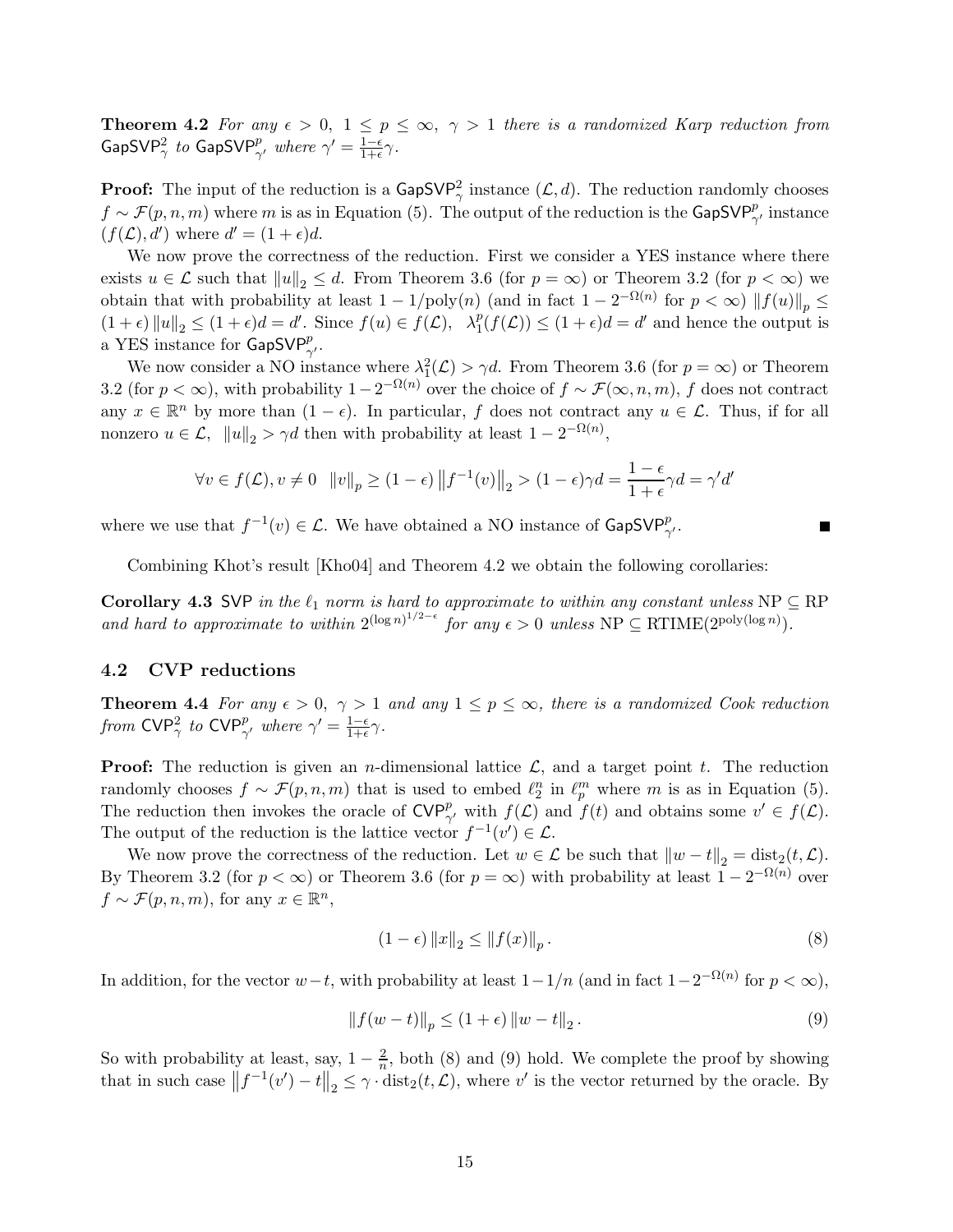definition,  $||v' - f(t)||_p \le \gamma' \cdot \text{dist}_p(f(t), f(\mathcal{L}))$ . Indeed,

$$
||f^{-1}(v') - t||_2 \le \frac{1}{1 - \epsilon} ||v' - f(t)||_p \le \frac{1}{1 - \epsilon} \gamma' \cdot \text{dist}_p(f(t), f(\mathcal{L}))
$$
  

$$
\le \frac{1}{1 - \epsilon} \gamma' ||f(w) - f(t)||_p \le \frac{1 + \epsilon}{1 - \epsilon} \gamma' ||w - t||_2 = \gamma \cdot \text{dist}_2(t, \mathcal{L})
$$

where the second inequality follows from the choice of  $v'$ , and the third inequality holds since  $f(w) \in f(\mathcal{L}).$ 

**Theorem 4.5** For any  $\epsilon > 0$ ,  $\gamma > 1$  and any  $1 \leq p \leq \infty$  there is a randomized Karp reduction from  $\mathsf{GapCVP}^2_\gamma$  to  $\mathsf{GapCVP}^p_{\gamma'}$  , where  $\gamma' = \frac{1-\epsilon}{1+\epsilon} \gamma$ .

**Proof:** The input of the reduction is a  $\textsf{GapCVP}^2_{\gamma}$  instance  $(\mathcal{L}, t, d)$ , i.e., a lattice  $\mathcal{L}$ , a target point t and a parameter d. The reduction randomly chooses  $f \sim \mathcal{F}(p, n, m)$  where m is as in Equation (5). The output of the reduction is the  $\textsf{GapCVP}^p_{\gamma'}$  instance  $(f(\mathcal{L}), f(t), d')$  where  $f(\mathcal{L})$  is the embedded lattice,  $f(t)$  is the embedded target vector, and d' is a parameter  $d' = (1 + \epsilon)d$ .

We now prove the correctness of the reduction. First we consider a YES instance of  $\mathsf{GapCVP}^2_{\gamma}$ where there exists  $u \in \mathcal{L}$  such that  $||u - t||_2 \leq d$ . With probability at least  $(1 - 1/n)$  (and even  $1-2^{-\Omega(n)}$  for  $p < \infty$ ), it follows from Theorem 3.2 (for  $p < \infty$ ) or Theorem 3.6 (for  $p = \infty$ ) that  $||f(u-t)||_p \leq (1+\epsilon) ||u-t||_2 \leq (1+\epsilon)d = d'$ . In particular this implies that  $(f(\mathcal{L}), f(t), d')$  is a YES instance for  $\mathsf{GapCVP}^p_{\gamma}$ .

We now consider a NO instance of  $\text{GapCVP}_{\gamma}^2$  in which  $\text{dist}_2(t, \mathcal{L}) > \gamma d$ . By Theorem 3.2 (for  $p < \infty$ ) or Theorem 3.6 (for  $p = \infty$ ), we conclude that with probability at least  $1 - 2^{-\Omega(n)}$ , for all  $v \in f(\mathcal{L}), \|v - f(t)\|_p \geq (1 - \epsilon) \|f^{-1}(v) - t\|_2 > (1 - \epsilon)\gamma d = \gamma' d'$  and thus  $(f(\mathcal{L}), f(t), d')$  is a NO instance of  $\text{GapCVP}_{\gamma'}^{p'}$  and the correctness of the reduction follows.

### 4.3 SIVP and SBP reductions

We next show that the Shortest Independent Vector Problem SIVP under the  $\ell_2$  norm is not harder than SIVP in the  $\ell_p$  norm, for  $1 \leq p \leq \infty$ . An essentially identical reduction works for the SBP problem and is omitted.

**Theorem 4.6** For any  $\epsilon > 0$ ,  $\gamma > 1$  and any  $1 \leq p \leq \infty$  there is a randomized Karp reduction from GapSIV $P^2_{\gamma}$  to GapSIV $P^p_{\gamma'}$ , where  $\gamma' = \frac{1-\epsilon}{1+\epsilon} \gamma$ .

**Proof:** Given a GapSIVP<sup>2</sup><sub>γ</sub> instance  $(L, d)$ , the reduction randomly chooses  $f \sim \mathcal{F}(p, n, m)$  where m is chosen as in Equation (5) except for the case  $p = \infty$ :

$$
m = \begin{cases} & \epsilon^{-2}n & 1 \le p < 2 \\ & \epsilon^{-p}p^{-p/2}n^{p/2} & 2 \le p < \infty \\ & (n \log n)^{O(1/\epsilon)} & p = \infty \end{cases}
$$
 by Theorem 3.2  
by setting  $\delta = 1/n^2$  in Theorem 3.6

.

The reduction outputs the GapSIVP<sup>p</sup><sub> $\gamma'$ </sub> instance  $(f(\mathcal{L}), d')$  where  $d' = (1 + \epsilon)d$ .

We now analyze the reduction. We first consider a YES instance, where there is a set  $U =$  $\{u_1, u_2, \ldots, u_n\}$  of n linearly independent vectors in  $\mathcal L$  whose length is at most d and show that there is a set  $V = \{v_1, v_2, \ldots, v_n\}$  of n linearly independent vectors in  $f(\mathcal{L})$  whose length is at most  $d(1+\epsilon)$ .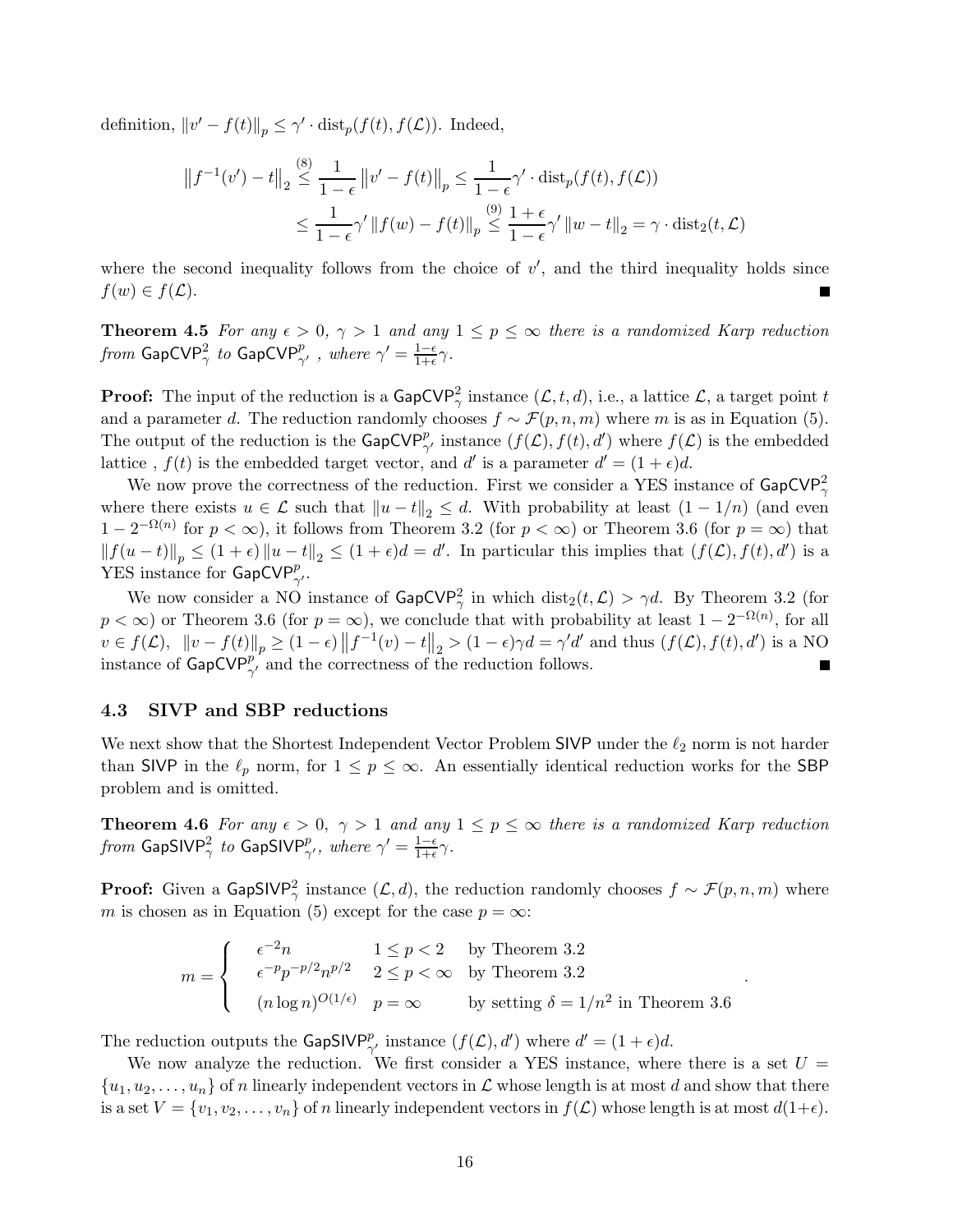For all i define  $v_i = f(u_i)$ . By union bound over all vectors in U it follows that with probability at least  $1 - 1/n$  (and in fact  $1 - 2^{-\Omega(n)}$  for  $p < \infty$ ), for all i,  $||v_i||_p \le (1 + \epsilon) ||u_i||_2 \le (1 + \epsilon) d = d'$ . Moreover, by Fact 2.2  $v_1, \ldots, v_n$  are linearly independence. Hence,  $(f(\mathcal{L}), d')$  a YES instance of GapSIV $P_{\gamma'}^p$ .

We now consider a NO instance where any set  $U = \{u_1, u_2, \ldots, u_n\}$  of n linearly independent vectors in  $\mathcal L$  is of length greater than  $\gamma d$  and show that any set  $V = \{v_1, \ldots, v_n\}$  of n linearly independent vectors in  $f(\mathcal{L})$ , is of length greater than  $\gamma' d(1 + \epsilon) = \gamma' d'$  where  $\gamma' = \frac{1+\epsilon}{1-\epsilon}$  $rac{1+\epsilon}{1-\epsilon}\gamma$ . By Theorem 3.6 (for  $p = \infty$ ) or Theorem 3.2 (for  $p < \infty$ ) we obtain that with probability at least  $1 - 2^{-\Omega(n)}$ , f does not contract any  $x \in \mathbb{R}^n$  by more than  $1 - \epsilon$ . So assume f has this property. Let  $V = \{v_1, \ldots, v_n\}$  be a set of n linearly independent vectors in  $f(\mathcal{L})$ . Since  $f^{-1}(V)$  is a set of n linearly independent vectors in  $\ell_2^n$  then there is i such that  $||f^{-1}(v_i)||_2 > \gamma d$ . Therefore,  $||v_i||_p \ge (1 - \epsilon) ||f^{-1}(v_i)||_2 > (1 - \epsilon) \gamma d = \gamma' d'$ . We obtained a NO instance of GapSIVP<sub> $\gamma'$ </sub>.

**Theorem 4.7** For any  $\epsilon > 0$ ,  $\gamma > 1$  and any  $1 \leq p \leq \infty$  there is a randomized Cook reduction from SIVP<sup>2</sup>, to SIVP<sup>p</sup><sub> $\gamma'$ </sub>, where  $\gamma' = \frac{1-\epsilon}{1+\epsilon} \gamma$ .

The proof is very similar to that of Theorem 4.6 and is omitted.

#### 4.4 CVPP reductions

We now present our reductions for the case of CVPP. As mentioned before, we focus on the non-uniform variant of the problem. It is possible to apply similar ideas to the uniform case. However, because of their probabilistic nature, our reductions do not quite fit the standard uniform formulation of CVPP. While this can be mended by an appropriate modification of the model, the resulting statement is not so elegant and we therefore choose to ignore this issue.

Before we go on, we should explain how to define a reduction between preprocessing problems. For example, a Cook reduction from  $\mathsf{GapCVPP}^2_\gamma$  to  $\mathsf{GapCVPP}^p_{\gamma'}$  in the non-uniform model is simply a solution to  $\textsf{GapCVPP}^2_{\gamma}$  whose proof of existence is based on the assumption that a solution to GapCVPP<sup>p</sup><sub> $\gamma'$ </sub> exists. A Karp reduction from GapCVPP<sub> $\gamma$ </sub> to GapCVPP<sub> $\gamma'$ </sub> is a function R that maps any lattice  $\mathcal L$  to a circuit of size polynomial in the size of  $\mathcal L$ . The circuit maps any instance  $(\mathcal L, t, d)$ of  $\mathsf{GapCVPP}^2_\gamma$  to an instance  $(\mathcal{L}', t', d')$  of  $\mathsf{GapCVPP}^p_{\gamma'}$  such that YES instances are mapped to YES instances and NO instances are mapped to NO instances. Crucially, the lattice  $\mathcal{L}'$  is fixed and is independent of t and d.

**Theorem 4.8** For any  $\epsilon > 0, \gamma > 1$  and any  $1 \leq p \leq \infty$ , there is a deterministic reduction from  $\mathsf{GapCVPP}^2_\gamma$  to  $\mathsf{GapCVPP}^p_{\gamma'}$  where  $\gamma' = \frac{1-\epsilon}{1+\epsilon}\gamma$ .

The proof for the case  $p < \infty$  is very similar to previous proofs, and we describe it here briefly.

**Proof:** Given an *n*-dimensional lattice  $\mathcal{L}$ , the reduction function R maps it to a circuit defined as follows. Let m be the value given by Theorem 3.2 for  $n, \epsilon, p$ . Let f be a (fixed) embedding in  $\mathcal{F}(p, n, m)$  for which Theorem 3.2 holds. The output of R is the circuit that maps an instance  $(\mathcal{L}, t, d)$  to the instance  $(f(\mathcal{L}), f(t), (1 + \epsilon)d)$ . The proof of correctness is omitted.

**Proof:** Given an *n*-dimensional lattice  $\mathcal{L}$ , the reduction function R maps it to a circuit defined as follows. Let m be the value given by Theorem 3.2 for  $n, \epsilon, p$ . Let f be a (fixed) embedding in  $\mathcal{F}(p,n,m)$  for which Theorem 3.2 holds. The output of R is the circuit that maps an instance  $(\mathcal{L}, t)$ to the instance  $(f(\mathcal{L}), f(t))$ . The proof of the correctness is very similar to the proof of Theorem 4.4 and is therefore omitted.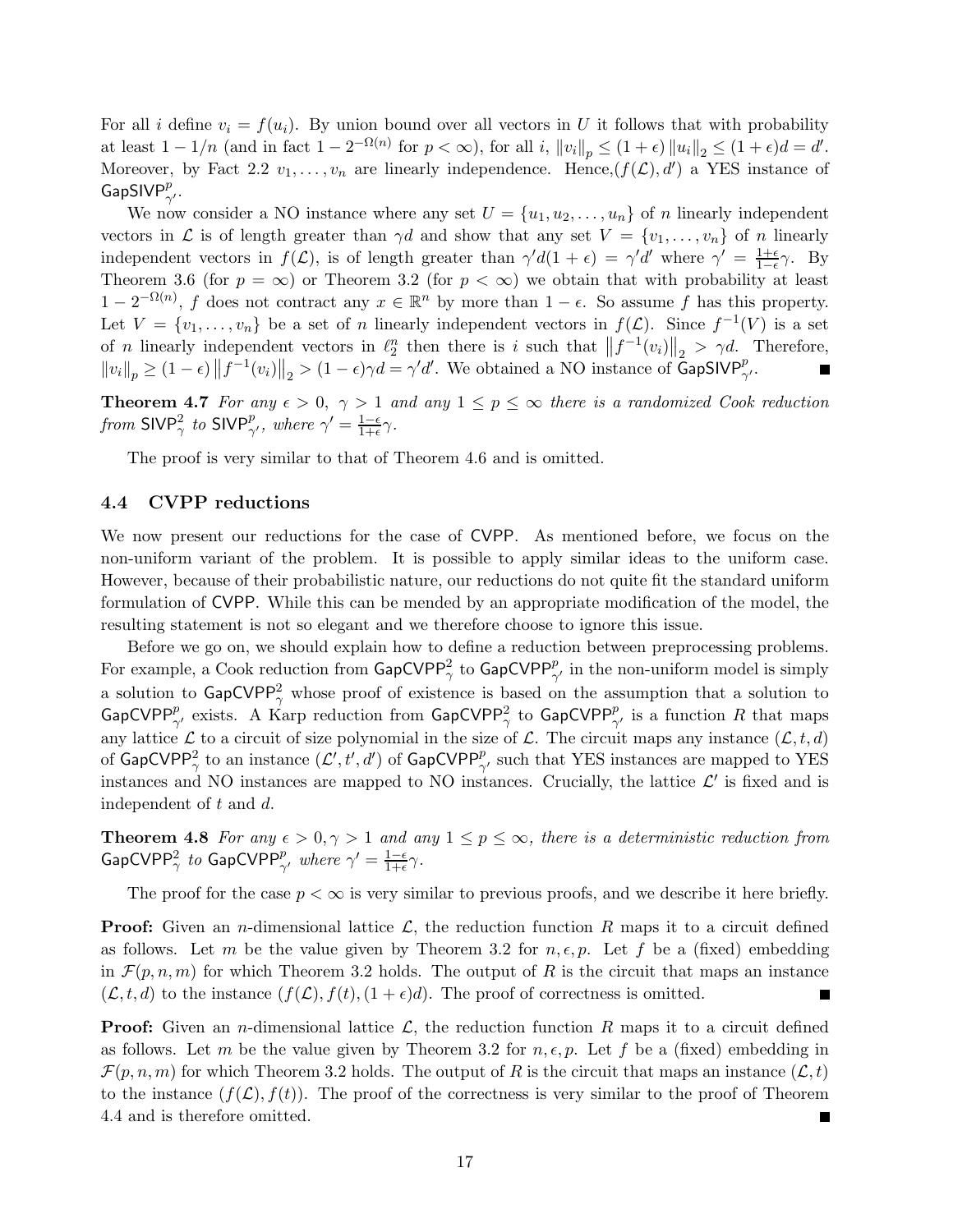**Lemma 4.9** For any  $\epsilon > 0$ ,  $\gamma > 1$ , there is a deterministic Cook reduction from  $\mathsf{GapCVPP}^2_\gamma$  to GapCVPP<sup> $\infty_{\gamma'}$ </sup> where  $\gamma' = \frac{1-\epsilon}{1+\epsilon} \gamma$ .

**Proof:** Assume there exists a solution  $P_{\infty}$  to  $\text{GapCVPP}_{\gamma'}^{\infty}$ . We now describe a solution  $P_2$  to GapCVPP<sup>2</sup>, Assume we are given an *n*-dimensional lattice L. Let  $f_1, f_2, \ldots, f_k$  for  $k = 10n$  be a sequence of embedding functions for which Theorem 3.11 holds. Notice that for each i,  $P_{\infty}(f_i(\mathcal{L}))$ is a circuit that solves  $\textsf{GapCVPP}^{\infty}_{\gamma'}$  instances of the form  $(f_i(\mathcal{L}), t, d)$ . The preprocessing function P<sub>2</sub> outputs the following circuit. Notice that we hardwire  $f_i$  and  $P_\infty(f_i(\mathcal{L}))$  into the circuit.

Decoding circuit for GapCVPP $^2_\gamma$  with the lattice  $\mathcal{L}$ :

- 1. Input:  $t, d$
- 2. For every  $i = 1, ..., k$  apply the circuit  $P_{\infty}(f_i(\mathcal{L}))$  to the instance  $(f_i(t), d')$  where  $d' = (1 + \epsilon)d$ .
- 3. If at least one of the circuits returns YES then output YES, else output NO.

We now prove the correctness of the reduction. First assume we are given a YES instance, that is, there is  $u \in \mathcal{L}$  such that  $||u - t||_2 \leq d$ . From (3) it follows that there exists an i for which  $f_i$ does not expand  $u - t$  by more than  $(1 + \epsilon)$ . Hence,

$$
||f_i(u) - f_i(t)||_{\infty} = ||f_i(u - t)||_{\infty} \le (1 + \epsilon) ||u - t||_2 \le (1 + \epsilon)d = d'.
$$

Since  $f_i(u) \in f_i(\mathcal{L})$  we obtain that at least one of the circuits returns YES and therefore we output YES. Now assume that we are given a NO instance, that is, for all  $u \in \mathcal{L}$ ,  $||u - t||_2 > \gamma \cdot d$ . By (4), we have that for any  $x \in \mathbb{R}^n$ , no  $f_j$  contracts x by more than  $(1 - \epsilon)$ . It then follows that

$$
\forall j, \forall v \in f_j(\mathcal{L}), \ \ \|v - f_j(t)\|_{\infty} = \left\|f_j(f_j^{-1}(v) - t)\right\|_{\infty} \geq (1 - \epsilon) \left\|f_j^{-1}(v) - t\right\|_2 > (1 - \epsilon)\gamma d = \gamma' d'.
$$

Therefore all circuits return NO and we output NO.

As before, it is possible to extend this reduction to the search variant of the problem.

**Theorem 4.10** For any  $\epsilon > 0$ ,  $\gamma > 1$  and  $1 \leq p \leq \infty$ , there is a deterministic Cook reduction from CVPP<sup>2</sup>, to CVPP<sup>p</sup><sub> $\gamma'$ </sub> for  $\gamma' = \frac{1-\epsilon}{1+\epsilon} \gamma$ .

As before, we first handle the case  $p < \infty$  and then discuss the  $p = \infty$  case.

**Lemma 4.11** For any  $\epsilon > 0$ ,  $\gamma > 1$ ,  $p < \infty$  there is a Cook reduction from CVPP $_{\gamma}^2$  to CVPP $_{\gamma'}^p$ where  $\gamma' = \frac{1-\epsilon}{1+\epsilon}\gamma$ .

**Proof:** Assume there exists a solution  $P_p$  to CVPP<sup>p</sup><sub> $\gamma$ </sub>. We now describe a solution  $P_2$  to CVPP<sub> $\gamma$ </sub>. Given an *n*-dimensional lattice  $\mathcal{L}, P_2$  maps it to a circuit defined as follows. Let m be the value given by Theorem 3.2 for  $n, \epsilon, p$ . Let f be a (fixed) embedding in  $\mathcal{F}(p, n, m)$  for which Theorem 3.2 holds.

Decoding circuit for CVPP $^2_\gamma$  with the lattice  $\mathcal{L}$ :

1. Input:  $t, d$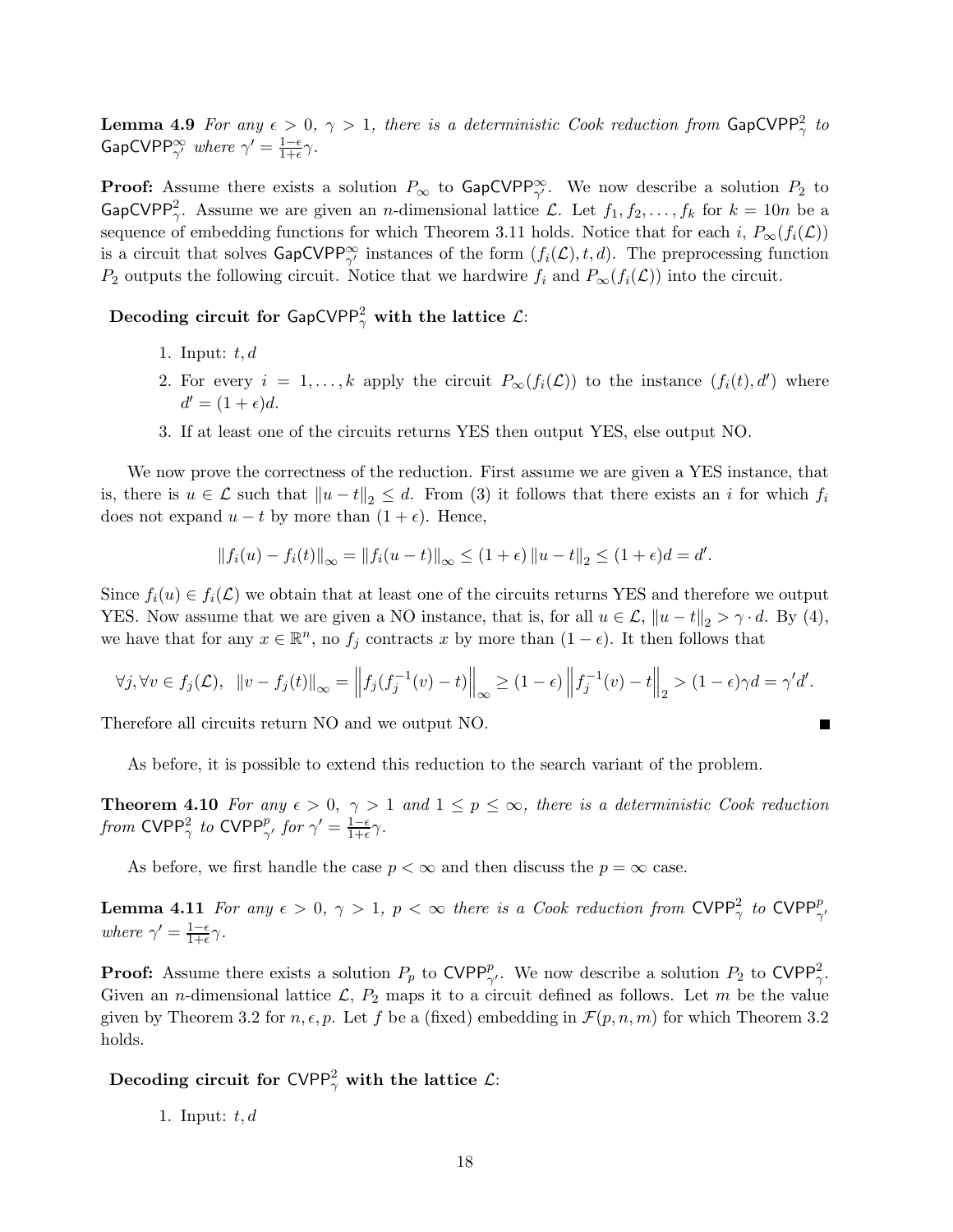- 2. Apply the circuit  $P_p(f(\mathcal{L}))$  to  $f(t)$  and let  $v \in f(\mathcal{L})$  be the result.
- 3. Output  $f^{-1}(v)$ .

We omit the proof of the correctness, as it is very similar to previous proofs.

**Lemma 4.12** For any  $\epsilon > 0$ ,  $\gamma > 1$  there is a Cook reduction from CVPP<sub> $_\gamma$ </sub> to CVPP<sub> $_{\gamma'}$ </sub> where  $\gamma' = \frac{1-\epsilon}{1+\epsilon}\gamma.$ 

**Proof:** Assume there exists a solution  $P_{\infty}$  to CVPP $_{\gamma'}^{\infty}$ . We now describe a solution  $P_2$  to CVPP $_{\gamma}^2$ . Assume we are given an *n*-dimensional lattice L. Let  $f_1, f_2, \ldots, f_k$  for  $k = 10n$  be a sequence of embedding functions for which Theorem 3.11 holds. The preprocessing function  $P_2$  outputs the following circuit.

Decoding circuit for CVPP $_\gamma^2$  with the lattice  $\mathcal{L}$ :

- 1. Input:  $t$
- 2. For every  $i = 1, ..., k$  apply the circuit  $P_{\infty}(f_i(\mathcal{L}))$  to  $f_i(t)$  where  $d' = (1 + \epsilon)d$  and let  $v_i \in f_i(\mathcal{L})$  be the result.
- 3. Let  $u_i = f_i^{-1}(v_i)$ . Output the  $u_i$  that minimizes  $||t u_i||_2$ .

We now prove correctness. Let  $w \in \mathcal{L}$  be a vector in  $\mathbb{R}^n$  for which  $||w - t||_2 = \text{dist}_2(t, \mathcal{L})$ . By (3), there exists an i such that  $f_i$  does not expand  $w - t$  by more than  $1 + \epsilon$ . For this i,

$$
||f_i(t) - f_i(w)||_{\infty} = ||f_i(t - w)||_{\infty} \le (1 + \epsilon) ||t - w||_2 = (1 + \epsilon) \text{dist}_2(t, \mathcal{L}).
$$

In particular,

$$
dist_{\infty}(f_i(t), f_i(\mathcal{L})) \le (1 + \epsilon)dist_2(t, \mathcal{L})
$$
\n(10)

By our assumption,  $v_i$  is such that

$$
||v_i - f_i(t)||_{\infty} \le \gamma' \cdot \text{dist}_{\infty}(f_i(t), f_i(\mathcal{L}))
$$
\n(11)

Applying (4),

$$
\left\|f_i^{-1}(v_i) - t\right\|_2 \le \frac{1}{1 - \epsilon} \left\|v_i - f_i(t)\right\|_{\infty} \tag{12}
$$

Combining  $(10)$ ,  $(11)$  and  $(12)$  we obtain

$$
\left\|f_i^{-1}(v_i) - t\right\|_2 \le \frac{1+\epsilon}{1-\epsilon} \gamma' \cdot \text{dist}_2(t, \mathcal{L}) = \gamma \cdot \text{dist}_2(t, \mathcal{L})
$$

and the correctness of the reduction follows.

By combining Theorem 4.8 and [AKKV05] we conclude the following result:

**Corollary 4.13** The CVPP problem in the  $\ell_p$  norm for  $2 \le p \le \infty$  is hard to approximate to within any constant unless NP has polynomial size circuits (i.e., unless NP  $\subseteq$  P/poly), and to within  $(\log n)^{1/2-\epsilon}$ , for any  $\epsilon > 0$ , unless NP has quasi-polynomial size circuits.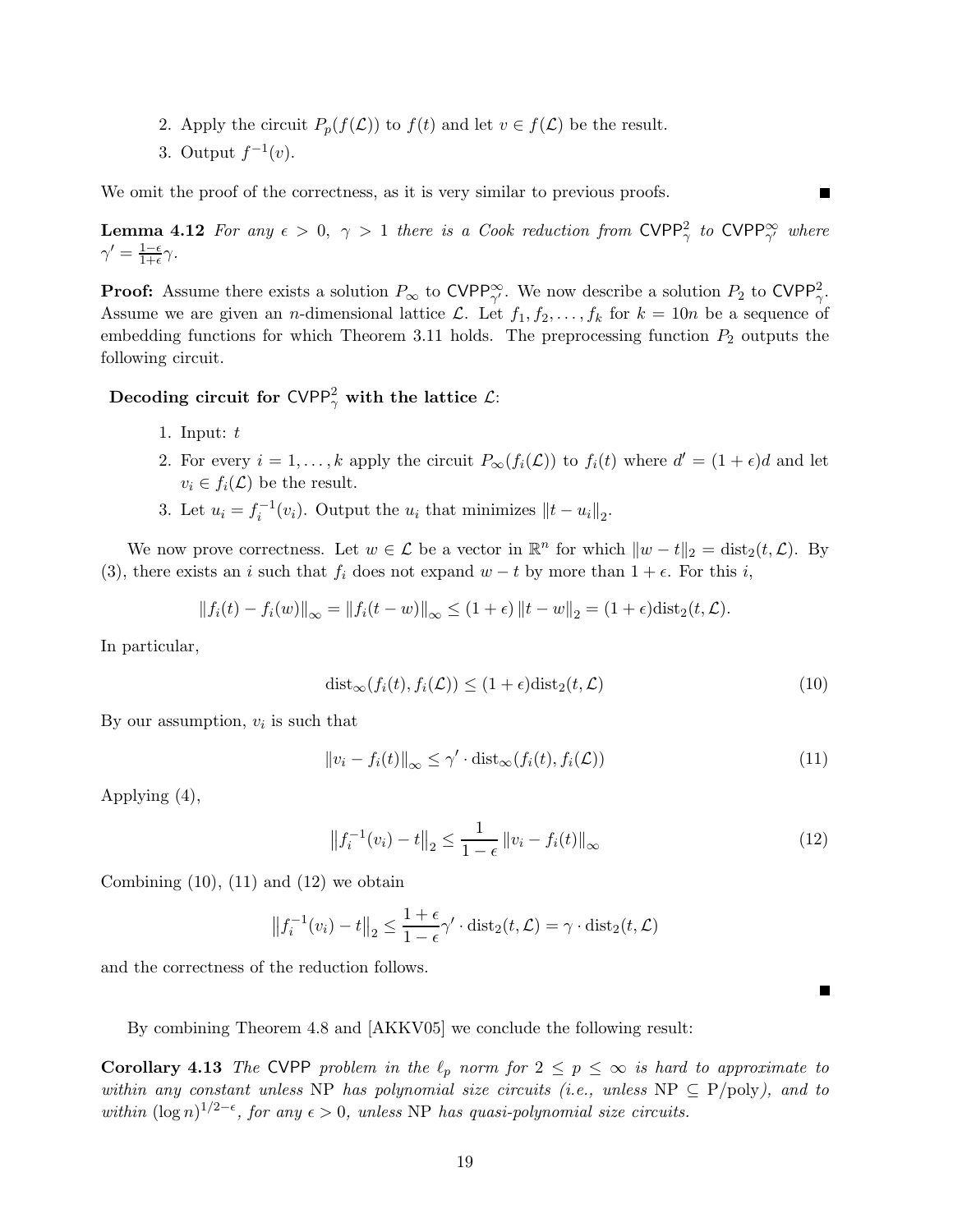## 5 Norm Reduction via Dimension Preserving Random Rotation

In this section we present another embedding result with the property that it preserves the dimension. By plugging this embedding into the reductions shown in the previous section, one can obtain the dimension-preserving reductions of Theorem 1.2.

The idea in our dimension-preserving embedding is quite simple: the embedding simply consists of a random rotation. At first, this seems strange, since a random rotation is clearly not a lowdistortion embedding: the 'bad' directions (in which  $\ell_p$  differs considerably from  $\ell_2$ ) are obviously still there, they are just shifted around. However, it turns out that a random rotation is enough for lattice problems such as SVP where all that we care about is the length of the shortest vector as compared with the lengths of other vectors. Indeed, as we shall see below, with high probability, a random rotation brings the shortest vector (or any other fixed vector) into an area where the  $\ell_p$ norm is almost as short as possible. Other lattice vectors can become longer, but this does not matter for us.

The following definition is essentially the special case of Definition 3.1 with  $n = m$ . For convenience, we do not include the normalization factor.

**Definition 5.1 (Dimension Preserving Embedding family)** For any  $n, p$ , we define a distribution  $\mathcal{F}(p,n)$  over embedding functions  $f: \ell_2^n \to \ell_p^n$ . Choosing a function f from  $\mathcal{F}(p,n)$  is done by choosing n orthonormal vectors in  $S^{n-1}$  uniformly at random. We define  $f(x) = Ax$  where A is the  $n \times n$  matrix whose columns are the chosen vectors.

We now give two embedding results, the first into  $\ell_{\infty}$  and the second into  $\ell_p$  for finite p. We define two probability measures. The first is  $\mu$ , the standard Gaussian measure on  $\mathbb{R}^n$ , with density

$$
(2\pi)^{-n/2}e^{-\|x\|_2^2/2}.
$$

The second is  $\sigma$  which is the unique rotationally invariant measure on  $S^{n-1}$ .

#### Embedding  $\ell_2$  into  $\ell_{\infty}$

**Theorem 5.2** Let f be chosen from  $\mathcal{F}(\infty, n)$ . Then for any  $x \in \mathbb{R}^n$ ,

$$
\sqrt{\frac{1}{n}} \|x\|_2 \le \|f(x)\|_{\infty}.
$$

Moreover, for any  $x \in \mathbb{R}^n$ , with probability at least  $1 - n^{-\Omega(1)}$ 

$$
||f(x)||_{\infty} \le \sqrt{\frac{32 \ln n}{n}} ||x||_2.
$$

**Proof:** The first inequality

$$
\sqrt{\frac{1}{n}}\left\|x\right\|_2 \leq \left\|f(x)\right\|_{\infty}
$$

follows from  $|| f(x)||_2 = ||x||_2$ . For the second inequality, notice that it is enough to prove it for x such that  $||x||_2 = 1$ . Moreover, for any such fixed x,  $f(x)$  is distributed according to  $\sigma$ . It is therefore enough to prove that for x chosen according to  $\sigma$ ,  $||x||_{\infty} \leq \sqrt{(32 \ln n)/n}$  with probability  $1 - n^{-\Omega(1)}$ .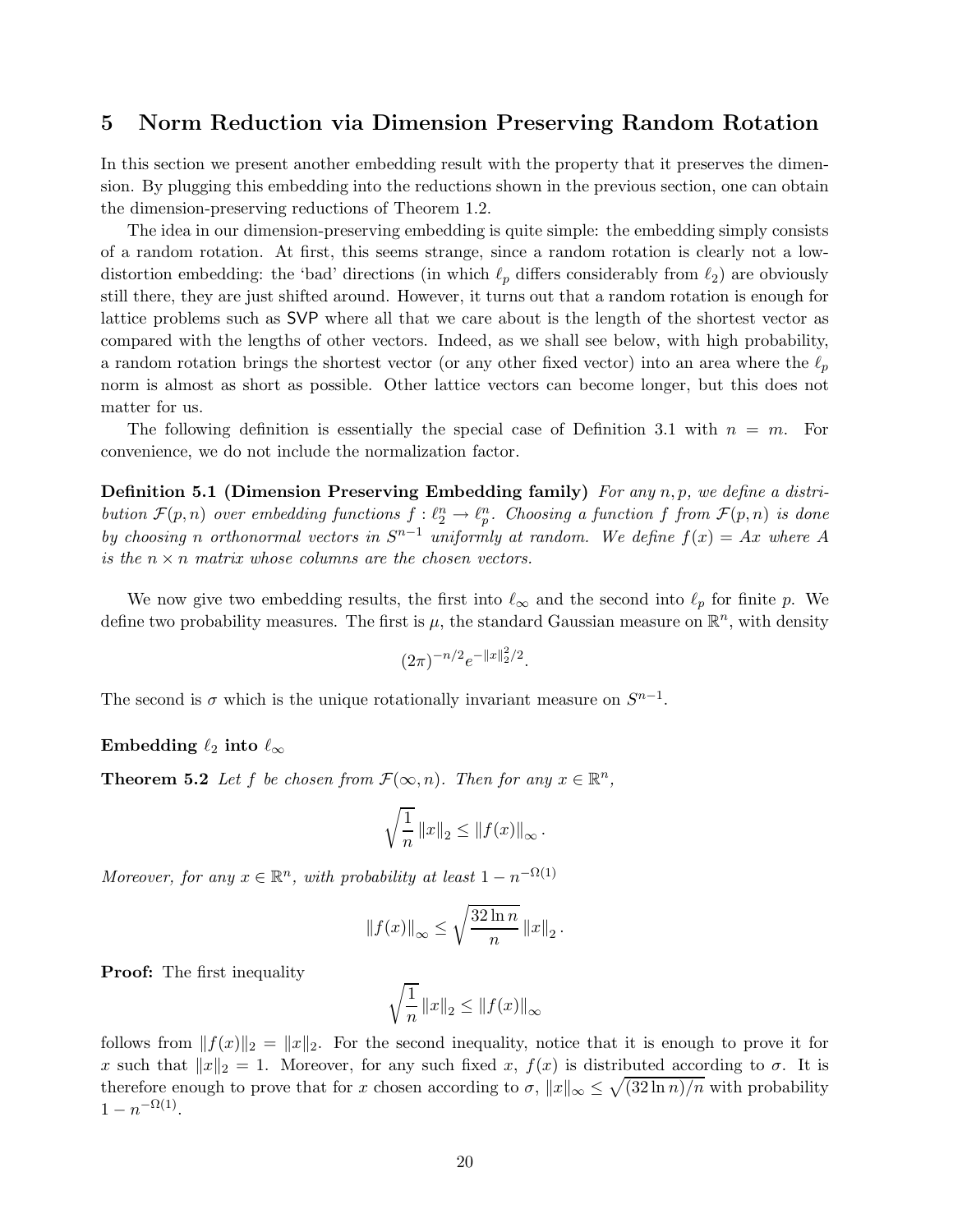It turns out to be more convenient to work with the Gaussian measure  $\mu$  instead of  $\sigma$ . To this end, notice that if  $x \sim \mu$  then  $x/||x||_2$  is distributed according to  $\sigma$ . This follows from the rotational invariance of  $\mu$  and the uniqueness of  $\sigma$ . It is therefore enough to prove that an x chosen according to  $\mu$  satisfies with probability at least  $1 - n^{-\Omega(1)}$  that

$$
\left\| \frac{x}{\|x\|_2} \right\|_{\infty} \le \sqrt{32 \frac{\ln n}{n}}.
$$

We prove this in two steps. We first establish that with high probability  $||x||_2 \ge \sqrt{n}/2$ . We then complete the proof by showing that  $||x||_{\infty} \leq \sqrt{8 \ln n}$  also holds with high probability.

**Claim 5.3** For a vector x chosen from the standard n-dimensional normal distribution,

$$
\Pr[||x||_2 \le \sqrt{n}/2] \le (1.37)^{-n}.
$$

**Proof:** By a change of variable, we see that

$$
\int_{\mathbb{R}^n} e^{-\|x\|_2^2 \cdot 2} dx = 2^{-n} \int_{\mathbb{R}^n} e^{-\|x\|_2^2 / 2} dx.
$$

On the other hand,

$$
\int_{\mathbb{R}^n} e^{-\|x\|_2^2 \cdot 2} dx \ge \int_{\|x\|_2 \le \frac{1}{2}\sqrt{n}} e^{-\|x\|_2^2 \cdot 2} dx \ge e^{-3/8n} \int_{\|x\|_2 \le \frac{1}{2}\sqrt{n}} e^{-\|x\|_2^2/2} dx
$$

where we use that  $e^{-\|x\|_2^2/2}e^{-\|x\|_2^2/2} = e^{-3/2\|x\|_2^2} \geq e^{-3/8n}$  whenever  $\|x\|_2 \leq \frac{1}{2}\sqrt{n}$ . The claim follows by combining the two equations and using  $(2/e^{3/8})^n \ge (1.37)^n$ .

Hence, to complete the proof it is enough to show that  $||x||_{\infty} \leq \sqrt{8 \ln n}$  with high probability. Let  $\Phi(t)$  denote  $\frac{1}{\sqrt{2}}$  $\frac{1}{2\pi} \int_{-\infty}^{t} e^{-x^2/2} dx$ , that is, the distribution function of the standard normal distribution  $N(0, 1)$ . We need the following standard estimate on the tail of the normal distribution (see, e.g., [Fel68] Chapter VII Lemma 2).

Fact 5.4 For any  $t > 2$ ,

$$
e^{-t^2/2}/2t \le 1 - \Phi(t) \le e^{-t^2/2}/t.
$$

Let  $M_{\infty}$  be the median of  $||x||_{\infty} = \max |x_i|$  with respect to  $\mu$ , defined as the value of  $M_{\infty}$  for which

$$
\mu\{x, ||x||_{\infty} \le M_{\infty}\} = 1/2
$$
 and  $\mu\{x, ||x||_{\infty} \ge M_{\infty}\} = 1/2$ .

In other words, the cube  $[-M_{\infty}, M_{\infty}]^n$  has Gaussian measure  $\frac{1}{2}$ . We start by calculating a bound on  $M_{\infty}$ . Since the Gaussian measure is a product measure, for any  $M > 0$  we have

$$
\mu([-M, M]^n) = \left(\frac{1}{\sqrt{2\pi}} \int_{-M}^{M} e^{-t^2/2} dt\right)^n.
$$

By Fact 5.4 we obtain that

$$
\frac{1}{\sqrt{2\pi}} \int_{-M}^{M} e^{-t^2/2} dt = 1 - 2(1 - \Phi(M)) \ge 1 - 2e^{-M^2/2}/M.
$$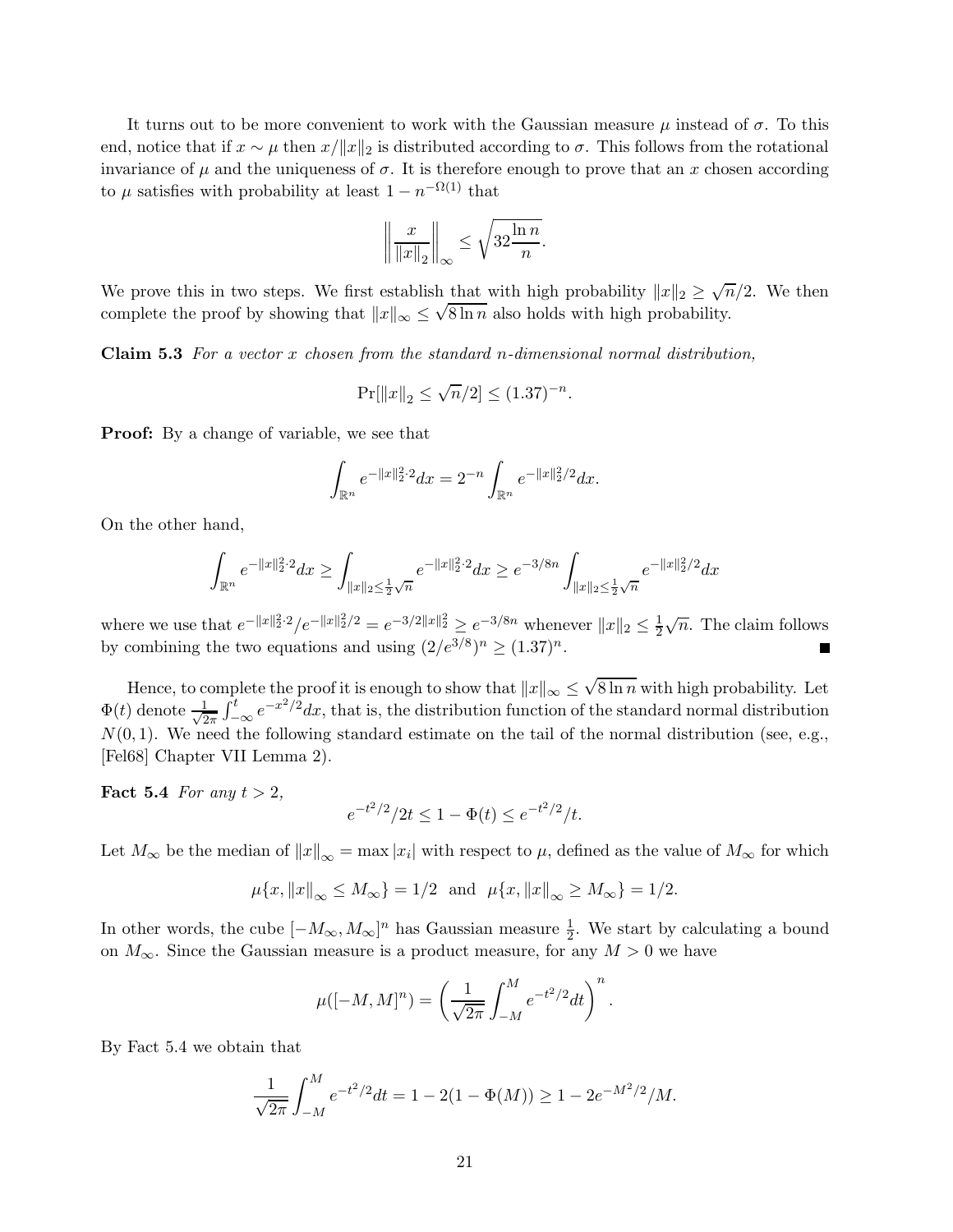Thus for  $M = \sqrt{2 \ln n}$ ,

$$
\frac{1}{\sqrt{2\pi}} \int_{-M}^{M} e^{-t^2/2} dt \ge 1 - 2e^{-\ln n} / \sqrt{2\ln n} = 1 - \frac{2}{n\sqrt{2\ln n}}
$$

and hence

$$
\mu([-M, M]^n) \ge \left(1 - \frac{2}{n\sqrt{2\ln n}}\right)^n > 1/2.
$$

We thus obtain the bound  $M_{\infty} \leq \sqrt{2 \ln n}$ .

We show that with high probability a randomly chosen  $x \sim \mu$  satisfies  $||x||_{\infty} \le M_{\infty} + \sqrt{2 \ln n}$ . To do so we state Theorem 8.1 in [Bal97].

**Lemma 5.5** For a measurable set  $A \subseteq \mathbb{R}^n$  with  $\mu(A) = \frac{1}{2}$ ,

$$
\mu(A_{\epsilon}) \ge 1 - 2e^{-\epsilon^2/4} \tag{13}
$$

Г

where  $A_{\epsilon} = \{x \mid \text{dist}_2(x, A) \leq \epsilon\}.$ 

By definition,  $\mu({x \mid \|x\|_{\infty} \le M_{\infty}}) = 1/2$ . Since  $\|\cdot\|_{\infty}$  is 1-Lipschitz (i.e.,  $\|x\|_{\infty} - \|y\|_{\infty} \le \infty$  $||x - y||_2$ , we can apply Lemma 5.5 with  $\epsilon = \sqrt{2 \ln n}$  to obtain that

$$
\mu(\{x \mid ||x||_{\infty} \le M_{\infty} + \sqrt{2 \ln n}\}) \ge 1 - 2e^{-\epsilon^2/4} = 1 - \frac{2}{\sqrt{n}}.
$$

Thus,

$$
\Pr_{x \sim \mu} \left[ \|x\|_{\infty} \le \sqrt{8 \ln n} \right] \ge 1 - \frac{2}{\sqrt{n}}
$$

and the theorem follows.

#### Embedding  $\ell_2$  into  $\ell_p$

**Theorem 5.6** Fix some  $2 \le p < \infty$  and let f be chosen from  $\mathcal{F}(p,n)$ . Then for all  $x \in \mathbb{R}^n$ ,

 $||f(x)||_p \geq n^{1/p-1/2} ||x||_2.$ 

Moreover, for any  $x \in \mathbb{R}^n$ , with probability at least  $1 - 2^{-n^{\Omega(1)}}$  over the choice of f,

$$
||f(x)||_p \le (1 + o(1)) \cdot c(p) \cdot n^{1/p - 1/2} ||x||_2
$$

where  $c(p) = \left(\frac{2^{\frac{1+p}{2}}\Gamma(\frac{1+p}{2})}{\sqrt{2\pi}}\right)$  $\bigg)^{1/p}$ .

**Proof:** The first inequality

 $||f(x)||_p \geq n^{1/p-1/2} ||x||_2$ 

follows from  $||f(x)||_2 = ||x||_2$ . As in Theorem 5.2, to prove the second inequality it is enough to show that for  $x \sim \sigma$ ,  $||x||_p \le (1 + o(1))c(p)n^{1/p-1/2}$  with probability  $1 - 2^{-n^{\Omega(1)}}$ . We start by bounding the expectation of  $||x||_p$  for  $x \sim \sigma$ . We will later see that the median of  $||x||_p$  is close to this expectation and that with high probability, for a point  $x \sim \sigma$ ,  $||x||_p$  is close to that median.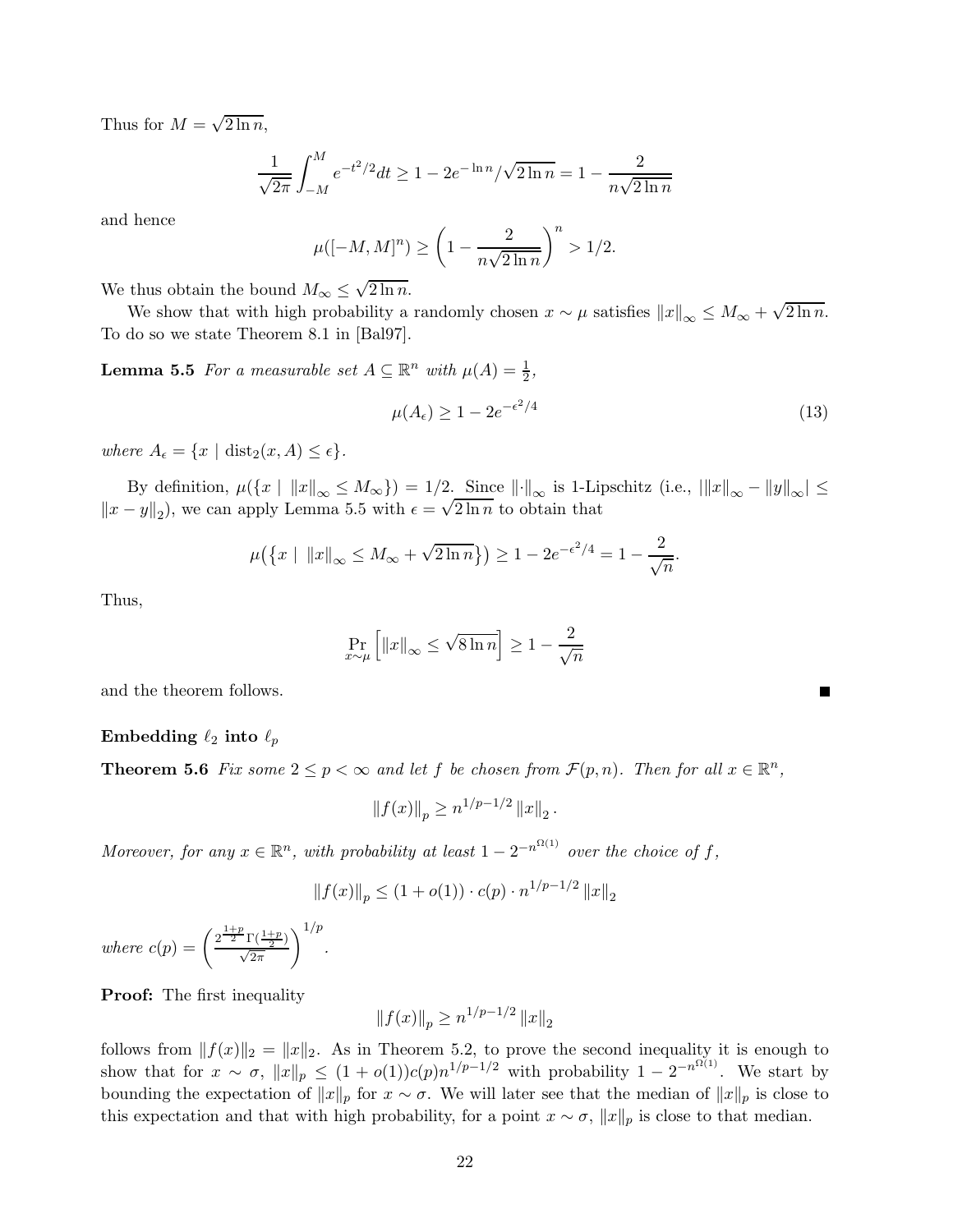The above expectation is given by  $\int_{S^{n-1}} ||x||_p d\sigma$ . By using polar coordinates we can write

$$
\int_{S^{n-1}} \|x\|_p d\sigma = \frac{\Gamma(n/2)}{\sqrt{2}\Gamma((n+1)/2)} \int_{\mathbb{R}^n} \|x\|_p d\mu(x) = (1+o(1)) \frac{1}{\sqrt{n}} \int_{\mathbb{R}^n} \|x\|_p d\mu(x).
$$

In addition,

$$
\int_{\mathbb{R}^n} ||x||_p d\mu(x) = \int_{\mathbb{R}^n} \left( \sum_{i=1}^n |x_i|^p \right)^{1/p} d\mu(x)
$$
\n
$$
\leq \left( \int_{\mathbb{R}^n} \sum_{i=1}^n |x_i|^p d\mu(x) \right)^{1/p} \qquad \text{(by Jensen inequality)}
$$
\n
$$
= \left( n \int_{\mathbb{R}} |x|^p d\mu(x) \right)^{1/p} \qquad \text{(by symmetry)}
$$
\n
$$
= n^{1/p} \cdot \left( \frac{2^{\frac{1+p}{2}} \Gamma(\frac{1+p}{2})}{\sqrt{2\pi}} \right)^{1/p}.
$$

We thus obtain a bound on the expectation of  $||x||_p$ . We would like to obtain a similar bound on the median of  $||x||_p$  defined as the value of  $M_p$  for which  $\sigma({x | ||x||_p \le M_p}) = 1/2$ . For this, we use the following lemma which says that the median is close to the expectation.

**Lemma 5.7 (Lemma** 2.7 in [FLM77]) Let  $M_p$  be the median of  $\|\cdot\|_p$ . Then for some absolute  $constant \ c > 0,$ 

$$
\left| \int_{S^{n-1}} \|x\|_p \, d\sigma(x) - M_p \right| \leq \frac{c}{\sqrt{n}}.
$$

Using this lemma, we obtain the bound

$$
M_p \le \int_{S^{n-1}} ||x||_p \, d\sigma(x) + \frac{c}{\sqrt{n}} \le (1 + o(1)) \cdot c(p) \cdot n^{1/p - 1/2}.
$$

The following concentration of measure lemma shows that for x chosen from  $\sigma$ ,  $||x||_p$  is very close to  $M_p$  with high probability.

**Lemma 5.8 (Equation 2.6 in [FLM77])** Let  $M_p$  be the median of  $\left\| \cdot \right\|_p$ . Then,

$$
\sigma\left(\left\{x; \ \left|\|x\|_p - M_p\right| \le \epsilon\right\}\right) \ge 1 - 4e^{-n\epsilon^2/2}.
$$

We complete the proof by applying this lemma with  $\epsilon = n^{1/p-1/2-\xi}$  for some small enough  $\xi > 0$ to obtain

$$
\Pr_{x \sim \sigma} \left[ \|x\|_p \le (1 + o(1))c(p)n^{1/p - 1/2} \right] \ge 1 - 2^{-n^{\Omega(1)}}.
$$

 $\blacksquare$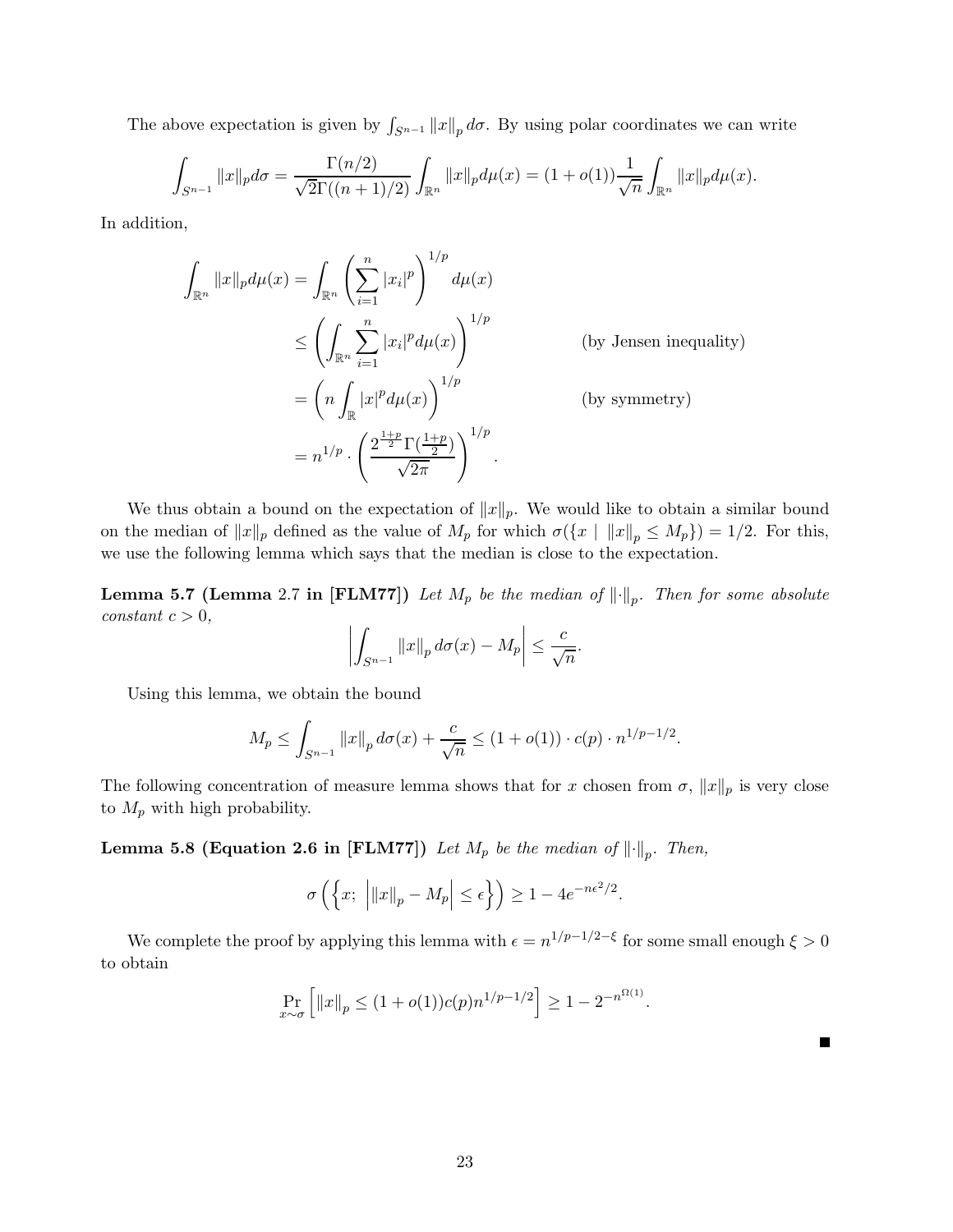## 6 Extensions

In this section we gather some other known results on embedding of normed spaces. There are obviously many more results in the mathematical literature, and we mention here only those that seem most relevant for lattice problems.

The embeddings we have seen so far are probabilistic. Let us now mention a few known deterministic (explicit) embeddings. First, if one is only interested in obtaining some constant distortion, then the situation is relatively well-understood: it follows from the construction of Rudin [Rud60] that one can embed  $\ell_2^n$  in  $\ell_p^m$  for any  $p < \infty$  with some constant distortion and  $m = \text{poly}(n)$ . Such an embedding can also be obtained using known isometric embeddings of  $\ell_2$  in  $\ell_{2k}$  for integers  $k > 1$ . The exact distortion constants can be derived from the constructions, and are not too large. For the special case of embedding  $\ell_2^n$  into  $\ell_1^m$ , [LLR95] describes an embedding with distortion  $\sqrt{3}$ and  $m = O(n^2)$  (based on [Ber97]). Another deterministic embedding is given by Indyk [Ind00]: It is an embedding of  $\ell_2^n$  into  $\ell_1^m$  for  $m = n^{O(\log n)}$  whose distortion is  $1 + \epsilon$  for an arbitrarily small constant  $\epsilon$ . By using these embeddings in the reductions of Section 4, one can obtain *deterministic* reductions among lattice problems.

Another relevant result says that for any  $1 \le q < p \le 2$ ,  $\ell_p^n$  can be embedded into  $\ell_q^m$  with distortion  $1 + \epsilon$  whenever  $n \leq \beta m$  for some constant  $\beta = \beta(p, q, \epsilon)$  (see [JS01] and references therein). By using this embedding we obtain randomized reductions from lattice problems in the  $\ell_p$  norm to the corresponding problem in the  $\ell_q$  norm for any  $1 \le q < p \le 2$  with only  $1 + \epsilon$  loss in the approximation factor.

# 7 Discussion

We presented reductions between lattice problems in different norms. Our reductions have proven useful in deriving new inapproximability results. It would be interesting to find algorithmic applications of these reductions.

Another direction for future research is to look for 'reverse reductions', i.e., reductions from the  $\ell_p$  norm to the  $\ell_2$  norm. Since all subspaces of  $\ell_2$  are  $\ell_2$ , this seems to require some substantially new ideas.

Finally, another interesting open question is related to the covering radius problem. For a full rank lattice  $\mathcal{L} \subseteq \mathbb{R}^n$  we define the covering radius as the smallest R such that any  $x \in \mathbb{R}^n$  is within distance  $R$  of  $\mathcal{L}$ . More generally,

**Definition 7.1** The covering radius in the  $\ell_p$  norm of a lattice  $\mathcal{L} \subseteq \mathbb{R}^n$  is defined as

$$
\rho^p(\mathcal{L}) = \max_{x \in \text{span}(\mathcal{L})} \text{dist}_p(x, \mathcal{L}).
$$

In the covering radius problem  $\mathsf{CRP}^p_\gamma$ , our goal is to approximate  $\rho^p(\mathcal{L})$  to within  $\gamma$ . Using the techniques of Section 4, one can obtain for any  $p < \infty$  a reduction from  $\text{CRP}^2_{\gamma}$  to  $\text{CRP}^p_{\gamma'}$  where  $\gamma' = (1 - \epsilon)\gamma$  for arbitrary small  $\epsilon > 0$ . However, it is not obvious how to extend this to the  $\ell_{\infty}$ norm; the problem is that there is no low-distortion embedding of  $\ell_2^n$  in  $\ell_\infty^m$  with  $m = \text{poly}(n)$ , and the asymmetric embeddings of [Ind03] do not seem strong enough. We leave this as an open question.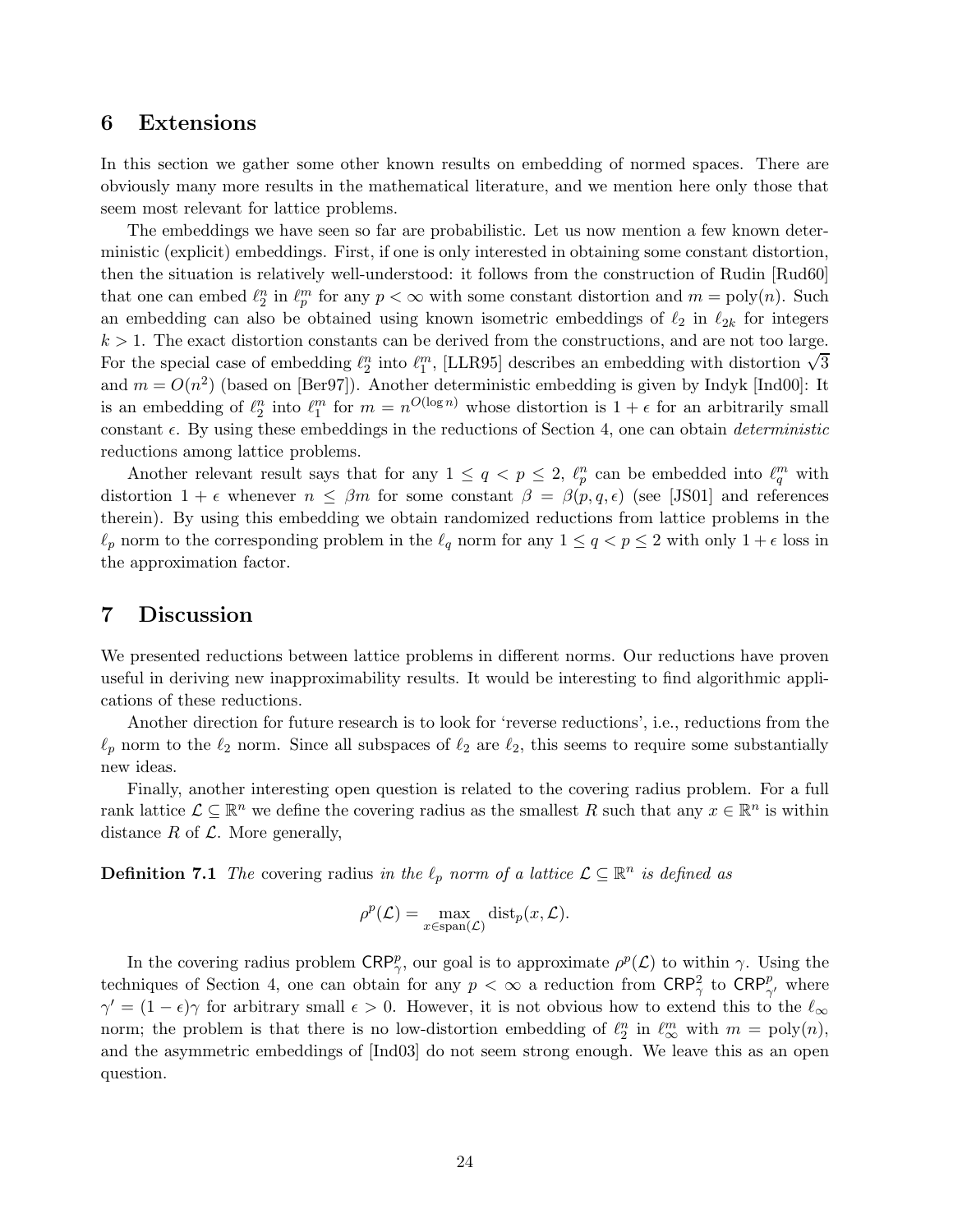### Acknowledgement

We thank Daniele Micciancio, Vitali Milman, Assaf Naor, Muli Safra, and Gideon Schechtman for helpful comments and their help with the literature.

# References

- [AD97] M. Ajtai and C. Dwork. A public-key cryptosystem with worst-case/average-case equivalence. In Proc. 29th Annual ACM Symp. on Theory of Computing (STOC), pages 284–293. 1997.
- [Ajt96] M. Ajtai. Generating hard instances of lattice problems (extended abstract). In Proceedings of the Twenty-eighth Annual ACM Symposium on the Theory of Computing (Philadelphia, PA, 1996), pages 99–108. ACM, New York, 1996.
- [Ajt98] M. Ajtai. Worst-case complexity, average-case complexity and lattice problems. In Proceedings of the International Congress of Mathematicians, Vol. III (Berlin, 1998), pages 421–428. 1998.
- [AKKV05] M. Alekhnovich, S. Khot, G. Kindler, and N. K. Vishnoi. Hardness of approximating the closest vector problem with pre-processing, 2005. Submitted.
- [AKS01] M. Ajtai, R. Kumar, and D. Sivakumar. A sieve algorithm for the shortest lattice vector problem. In Proceedings of the Thirty-Third Annual ACM Symposium on Theory of Computing, pages 601–610. ACM, New York, 2001.
- [ALN05] S. Arora, J. R. Lee, and A. Naor. Euclidean distortion and the sparsest cut. In Proceedings of the Thirty-Seventh Annual ACM Symposium on Theory of Computing, pages 553–562. ACM, New York, 2005.
- [AR05] D. Aharonov and O. Regev. Lattice problems in NP intersect coNP. Journal of the ACM, 52(5):749–765, 2005. Preliminary version in FOCS'04.
- [Bab86] L. Babai. On Lovász' lattice reduction and the nearest lattice point problem. Combinatorica, 6(1):1–13, 1986.
- [Bal97] K. Ball. An elementary introduction to modern convex geometry. In Flavors of geometry, volume 31 of Math. Sci. Res. Inst. Publ., pages 1–58. Cambridge Univ. Press, Cambridge, 1997.
- [Ber97] B. Berger. The fourth moment method.  $SIAM J. Comput.$ ,  $26(4):1188-1207, 1997.$
- [BS99] J. Blömer and J.-P. Seifert. On the complexity of computing short linearly independent vectors and short bases in a lattice. In Annual ACM Symposium on Theory of Computing (Atlanta, GA, 1999), pages 711–720. ACM, New York, 1999.
- [CN99] J.-Y. Cai and A. Nerurkar. Approximating the SVP to within a factor  $(1 + 1/\dim^{\epsilon})$  is NP-hard under randomized reductions. J. Comput. System Sci., 59(2):221–239, 1999. 13th Annual IEEE Conference on Computation Complexity (Buffalo, NY, 1998).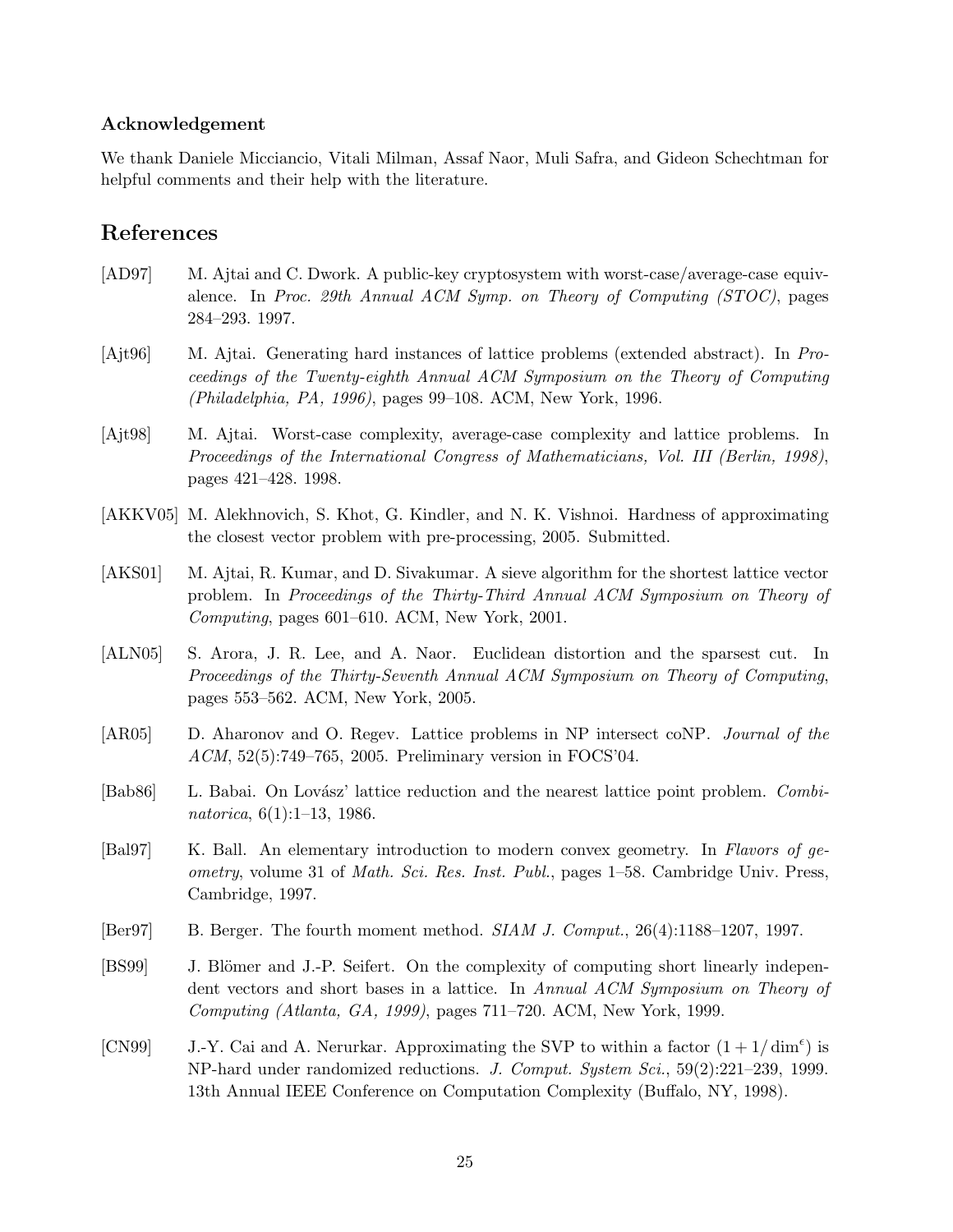- [Din02] I. Dinur. Approximating  $SVP_{\infty}$  to within almost-polynomial factors is NP-hard. Theoretical Computer Science, 285(1):55–71, 2002.
- [DKRS03] I. Dinur, G. Kindler, R. Raz, and S. Safra. Approximating CVP to within almostpolynomial factors is NP-hard. Combinatorica, 23(2):205–243, 2003.
- [Dvo61] A. Dvoretzky. Some results on convex bodies and Banach spaces. In Proc. Internat. Sympos. Linear Spaces (Jerusalem, 1960), pages 123–160. Jerusalem Academic Press, Jerusalem, 1961.
- [Fel68] W. Feller. An introduction to probability theory and its applications. Vol. I. Third edition. John Wiley & Sons Inc., New York, 1968.
- [FLM77] T. Figiel, J. Lindenstrauss, and V. D. Milman. The dimension of almost spherical sections of convex bodies. Acta Math., 139(1-2):53–94, 1977.
- [FM04] U. Feige and D. Micciancio. The inapproximability of lattice and coding problems with preprocessing. J. Comput. System Sci., 69(1):45–67, 2004.
- [GG00] O. Goldreich and S. Goldwasser. On the limits of nonapproximability of lattice problems. J. Comput. System Sci., 60(3):540–563, 2000. 30th Annual ACM Symposium on Theory of Computing (Dallas, TX, 1998).
- [Ind00] P. Indyk. Stable distributions, pseudorandom generators, embeddings and data stream computation. In 41st Annual Symposium on Foundations of Computer Science (Redondo Beach, CA, 2000), pages 189–197. IEEE Comput. Soc. Press, Los Alamitos, CA, 2000.
- [Ind01] P. Indyk. Algorithmic applications of low-distortion geometric embeddings. In 42nd IEEE Symposium on Foundations of Computer Science (Las Vegas, NV, 2001), pages 10–33. IEEE Computer Soc., Los Alamitos, CA, 2001.
- [Ind03] P. Indyk. Better algorithms for high-dimensional proximity problems via asymmetric embeddings. In Proceedings of the Fourteenth Annual ACM-SIAM Symposium on Discrete Algorithms (Baltimore, MD, 2003), pages 539–545. ACM, New York, 2003.
- [JS01] W. B. Johnson and G. Schechtman. Finite dimensional subspaces of  $L_p$ . In Handbook of the geometry of Banach spaces, Vol. I, pages 837–870. North-Holland, Amsterdam, 2001.
- [Kan87] R. Kannan. Minkowski's convex body theorem and integerx programming. Math. Oper. Res., 12(3):415–440, 1987.
- [Kho03] S. Khot. Hardness of approximating the shortest vector problem in high  $L_p$  norms. In FOCS: IEEE Symposium on Foundations of Computer Science (FOCS). 2003.
- [Kho04] S. Khot. Hardness of approximating the shortest vector problem in lattices. In Proc. 45rd Annual IEEE Symp. on Foundations of Computer Science (FOCS), pages 126–135. 2004.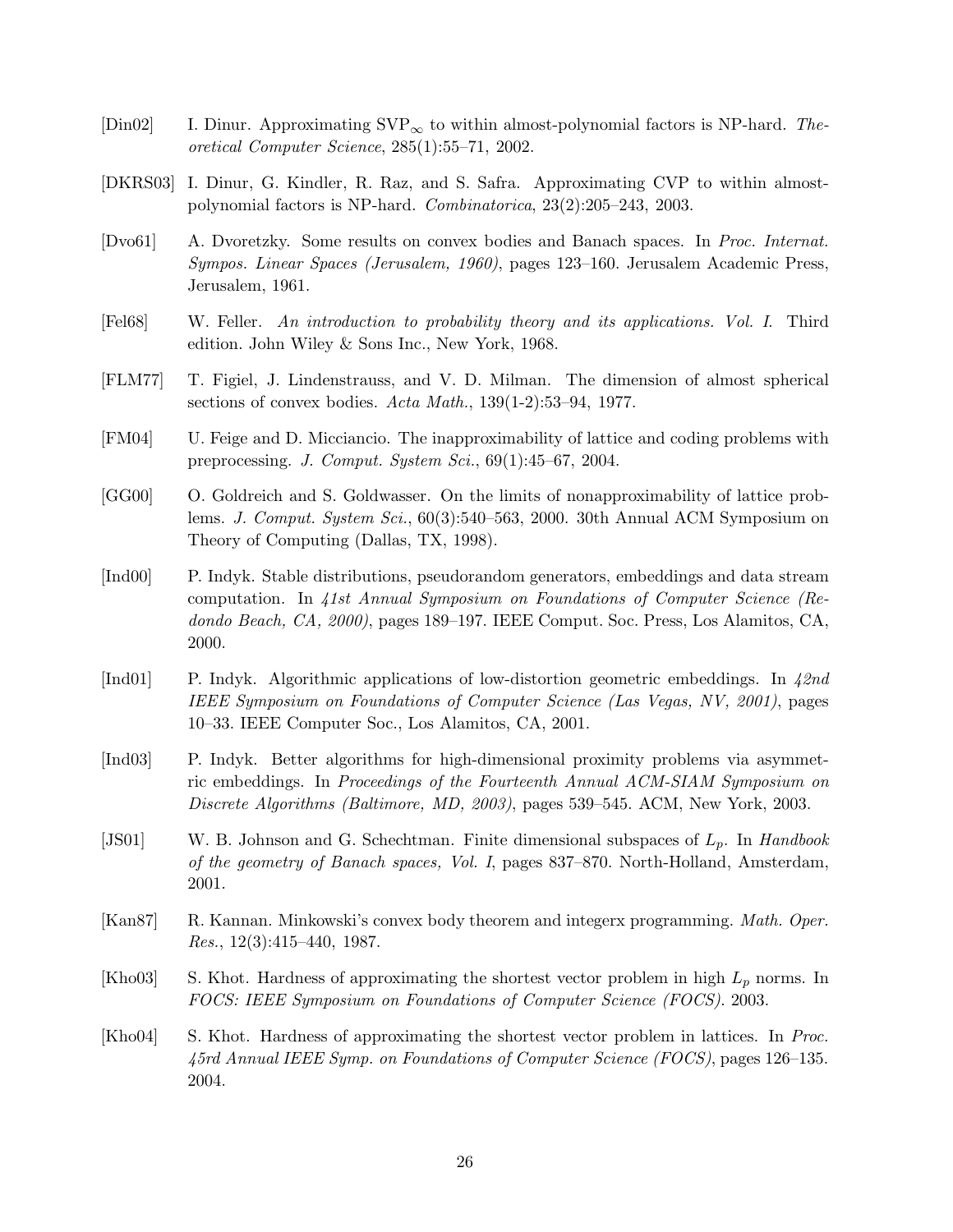- [Len83] H. W. Lenstra, Jr. Integer programming with a fixed number of variables. *Math. Oper. Res.*,  $8(4):538-548$ , 1983.
- [LLL82] A. K. Lenstra, H. W. Lenstra, Jr., and L. Lovász. Factoring polynomials with rational coefficients. Math. Ann., 261(4):515–534, 1982.
- [LLR95] N. Linial, E. London, and Y. Rabinovich. The geometry of graphs and some of its algorithmic applications. Combinatorica, 15(2):215–245, 1995.
- [LO85] J. C. Lagarias and A. M. Odlyzko. Solving low-density subset sum problems. J. Assoc. Comput. Mach., 32(1):229–246, 1985.
- [MG02] D. Micciancio and S. Goldwasser. *Complexity of Lattice Problems: A Cryptographic* Perspective, volume 671 of The Kluwer International Series in Engineering and Computer Science. Kluwer Academic Publishers, Boston, Massachusetts, March 2002.
- [Mic01a] D. Micciancio. The hardness of the closest vector problem with preprocessing. IEEE Trans. Inform. Theory, 47(3):1212–1215, 2001.
- [Mic01b] D. Micciancio. The shortest vector in a lattice is hard to approximate to within some constant. SIAM J. Comput., 30(6):2008–2035, 2001.
- [Reg04a] O. Regev. Improved inapproximability of lattice and coding problems with preprocessing. IEEE Transactions on Information Theory, 50(9):2031–2037, 2004. Preliminary version in CCC'03.
- [Reg04b] O. Regev. New lattice based cryptographic constructions. Journal of the ACM, 51(6):899–942, 2004. Preliminary version in STOC'03.
- [Rud60] W. Rudin. Trigonometric series with gaps. *Indiana Univ. Math. J.*, 9:203–227, 1960.
- [Sch87] C.-P. Schnorr. A hierarchy of polynomial time lattice basis reduction algorithms. Theoret. Comput. Sci., 53(2-3):201–224, 1987.
- [vEB81] P. van Emde Boas. Another NP-complete problem and the complexity of computing short vectors in a lattice. Technical Report 81-04, Math Inst., University Of Amsterdam, Amsterdam, 1981.

# A Proof of Theorem 3.5

Let  $z_1, z_2, \ldots, z_m$  be m random vectors in  $\mathbb{R}^n$ . Each coordinate of  $z_i$  is chosen i.i.d. according to the standard normal distribution  $N(0, 1)$ . Let  $g(x) = (\langle z_1, x \rangle, \langle z_2x \rangle, \ldots, \langle z_m, x \rangle) \in \mathbb{R}^m$  for  $m = (\delta^{-1} + \log \eta^{-1} + 1/\epsilon)^{O(1/\epsilon)}$  where  $\delta$  and  $\eta$  are given in the following theorem.

**Theorem A.1** For  $T = (2\ln(m/\sqrt{\ln m}))^{1/2}$  we have that for any  $x \in \mathbb{R}^n$ ,

$$
Pr[||g(x)||_{\infty} \le (1 - \epsilon)T ||x||_2] \le \eta
$$
  

$$
Pr[||g(x)||_{\infty} > (1 + \epsilon)T ||x||_2] \le \delta
$$